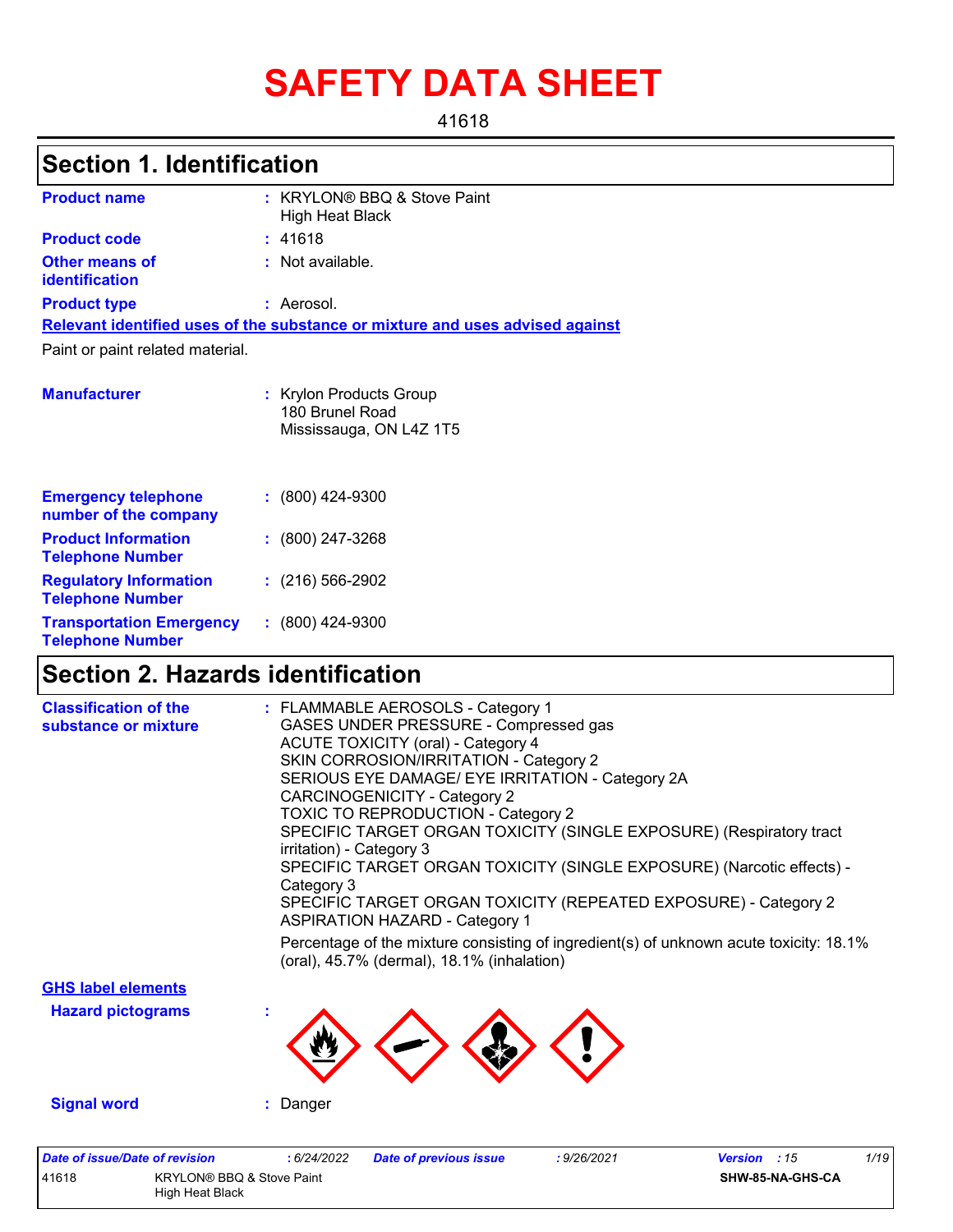## **Section 2. Hazards identification**

| <b>Hazard statements</b>                   | : Extremely flammable aerosol.<br>Contains gas under pressure; may explode if heated.                                                                                                                                                                                                                                                                                                                                                                                                                                                                                                                                                                                   |
|--------------------------------------------|-------------------------------------------------------------------------------------------------------------------------------------------------------------------------------------------------------------------------------------------------------------------------------------------------------------------------------------------------------------------------------------------------------------------------------------------------------------------------------------------------------------------------------------------------------------------------------------------------------------------------------------------------------------------------|
|                                            | Harmful if swallowed.<br>May be fatal if swallowed and enters airways.                                                                                                                                                                                                                                                                                                                                                                                                                                                                                                                                                                                                  |
|                                            | Causes skin irritation.                                                                                                                                                                                                                                                                                                                                                                                                                                                                                                                                                                                                                                                 |
|                                            | Causes serious eye irritation.                                                                                                                                                                                                                                                                                                                                                                                                                                                                                                                                                                                                                                          |
|                                            | May cause respiratory irritation.                                                                                                                                                                                                                                                                                                                                                                                                                                                                                                                                                                                                                                       |
|                                            | May cause drowsiness or dizziness.                                                                                                                                                                                                                                                                                                                                                                                                                                                                                                                                                                                                                                      |
|                                            | Suspected of causing cancer.                                                                                                                                                                                                                                                                                                                                                                                                                                                                                                                                                                                                                                            |
|                                            | Suspected of damaging fertility or the unborn child.                                                                                                                                                                                                                                                                                                                                                                                                                                                                                                                                                                                                                    |
|                                            | May cause damage to organs through prolonged or repeated exposure.                                                                                                                                                                                                                                                                                                                                                                                                                                                                                                                                                                                                      |
| <b>Precautionary statements</b>            |                                                                                                                                                                                                                                                                                                                                                                                                                                                                                                                                                                                                                                                                         |
| <b>General</b>                             | : Read label before use. Keep out of reach of children. If medical advice is needed,<br>have product container or label at hand.                                                                                                                                                                                                                                                                                                                                                                                                                                                                                                                                        |
| <b>Prevention</b>                          | : Obtain special instructions before use. Do not handle until all safety precautions have<br>been read and understood. Wear protective gloves, protective clothing and eye or face<br>protection. Keep away from heat, hot surfaces, sparks, open flames and other ignition<br>sources. No smoking. Do not spray on an open flame or other ignition source. Use<br>only outdoors or in a well-ventilated area. Do not breathe dust or mist. Do not eat, drink<br>or smoke when using this product. Wash thoroughly after handling. Pressurized<br>container: Do not pierce or burn, even after use.                                                                     |
| <b>Response</b>                            | : IF exposed or concerned: Get medical advice or attention. IF INHALED: Remove<br>person to fresh air and keep comfortable for breathing. Call a POISON CENTER or<br>doctor if you feel unwell. IF SWALLOWED: Immediately call a POISON CENTER or<br>doctor. Rinse mouth. Do NOT induce vomiting. Take off contaminated clothing and<br>wash it before reuse. IF ON SKIN: Wash with plenty of water. If skin irritation occurs:<br>Get medical advice or attention. IF IN EYES: Rinse cautiously with water for several<br>minutes. Remove contact lenses, if present and easy to do. Continue rinsing. If eye<br>irritation persists: Get medical advice or attention. |
| <b>Storage</b>                             | : Store locked up. Protect from sunlight. Do not expose to temperatures exceeding 50<br>°C/122 °F. Store in a well-ventilated place. Keep container tightly closed.                                                                                                                                                                                                                                                                                                                                                                                                                                                                                                     |
| <b>Disposal</b>                            | : Dispose of contents and container in accordance with all local, regional, national and<br>international regulations.                                                                                                                                                                                                                                                                                                                                                                                                                                                                                                                                                  |
| <b>Supplemental label</b><br>elements      | DELAYED EFFECTS FROM LONG TERM OVEREXPOSURE. Contains solvents which<br>can cause permanent brain and nervous system damage. Intentional misuse by<br>deliberately concentrating and inhaling the contents can be harmful or fatal.                                                                                                                                                                                                                                                                                                                                                                                                                                     |
|                                            | Please refer to the SDS for additional information. Keep out of reach of children. Keep<br>upright in a cool, dry place. Do not discard empty can in trash compactor.                                                                                                                                                                                                                                                                                                                                                                                                                                                                                                   |
| <b>Hazards not otherwise</b><br>classified | : None known.                                                                                                                                                                                                                                                                                                                                                                                                                                                                                                                                                                                                                                                           |

# **Section 3. Composition/information on ingredients**

| Substance/mixture                       | : Mixture        |
|-----------------------------------------|------------------|
| Other means of<br><b>identification</b> | : Not available. |

**CAS number/other identifiers**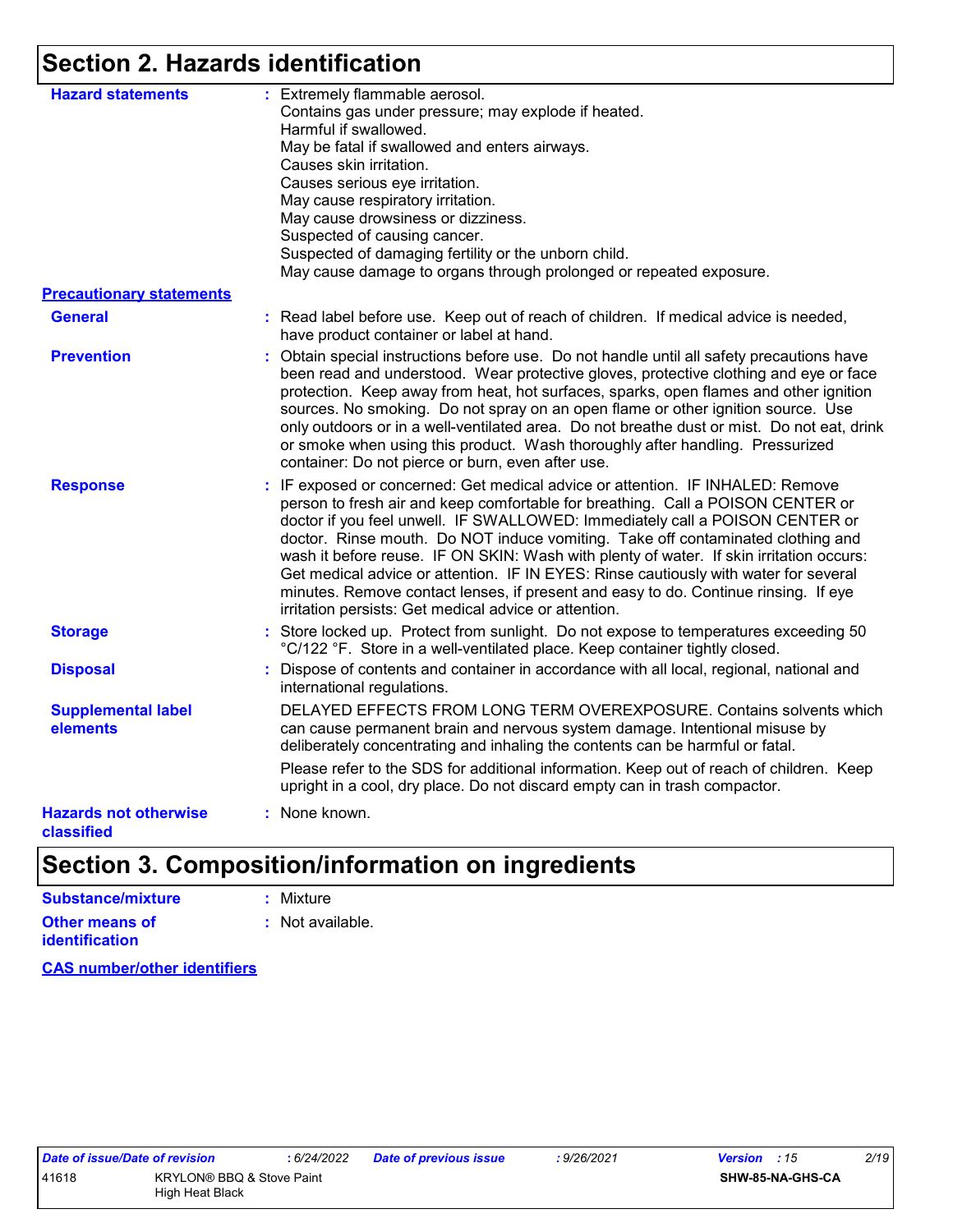## **Section 3. Composition/information on ingredients**

| Ingredient name       | % by weight | <b>CAS number</b> |
|-----------------------|-------------|-------------------|
| Acetone               | 36.11       | 67-64-1           |
| Toluene               | 27.61       | 108-88-3          |
| Propane               | 18.06       | 74-98-6           |
| Xylene, mixed isomers | 2.42        | 1330-20-7         |
| l Carbon Black        | 1.98        | 1333-86-4         |
| 1-Butanol             |             | 71-36-3           |
| Ethylbenzene          | 0.43        | 100-41-4          |

Any concentration shown as a range is to protect confidentiality or is due to batch variation.

**There are no additional ingredients present which, within the current knowledge of the supplier and in the concentrations applicable, are classified and hence require reporting in this section.**

**Occupational exposure limits, if available, are listed in Section 8.**

## **Section 4. First aid measures**

**Description of necessary first aid measures**

| <b>Eye contact</b>                                          | : Immediately flush eyes with plenty of water, occasionally lifting the upper and lower<br>eyelids. Check for and remove any contact lenses. Continue to rinse for at least 10<br>minutes. Get medical attention.                                                                                                                                                                                                                                                                                                                                                                                                                                                                                                                                       |
|-------------------------------------------------------------|---------------------------------------------------------------------------------------------------------------------------------------------------------------------------------------------------------------------------------------------------------------------------------------------------------------------------------------------------------------------------------------------------------------------------------------------------------------------------------------------------------------------------------------------------------------------------------------------------------------------------------------------------------------------------------------------------------------------------------------------------------|
| <b>Inhalation</b>                                           | : Remove victim to fresh air and keep at rest in a position comfortable for breathing. If it<br>is suspected that fumes are still present, the rescuer should wear an appropriate mask<br>or self-contained breathing apparatus. If not breathing, if breathing is irregular or if<br>respiratory arrest occurs, provide artificial respiration or oxygen by trained personnel. It<br>may be dangerous to the person providing aid to give mouth-to-mouth resuscitation.<br>Get medical attention. If necessary, call a poison center or physician. If unconscious,<br>place in recovery position and get medical attention immediately. Maintain an open<br>airway. Loosen tight clothing such as a collar, tie, belt or waistband.                    |
| <b>Skin contact</b>                                         | : Flush contaminated skin with plenty of water. Remove contaminated clothing and<br>shoes. Continue to rinse for at least 10 minutes. Get medical attention. Wash clothing<br>before reuse. Clean shoes thoroughly before reuse.                                                                                                                                                                                                                                                                                                                                                                                                                                                                                                                        |
| <b>Ingestion</b>                                            | : Get medical attention immediately. Call a poison center or physician. Wash out mouth<br>with water. Remove dentures if any. If material has been swallowed and the exposed<br>person is conscious, give small quantities of water to drink. Stop if the exposed person<br>feels sick as vomiting may be dangerous. Aspiration hazard if swallowed. Can enter<br>lungs and cause damage. Do not induce vomiting. If vomiting occurs, the head should<br>be kept low so that vomit does not enter the lungs. Never give anything by mouth to an<br>unconscious person. If unconscious, place in recovery position and get medical<br>attention immediately. Maintain an open airway. Loosen tight clothing such as a collar,<br>tie, belt or waistband. |
| Most important symptoms/effects, acute and delayed          |                                                                                                                                                                                                                                                                                                                                                                                                                                                                                                                                                                                                                                                                                                                                                         |
| <b>Potential acute health effects</b><br><b>Eye contact</b> | : Causes serious eye irritation.                                                                                                                                                                                                                                                                                                                                                                                                                                                                                                                                                                                                                                                                                                                        |
| <b>Inhalation</b>                                           |                                                                                                                                                                                                                                                                                                                                                                                                                                                                                                                                                                                                                                                                                                                                                         |
|                                                             | : Can cause central nervous system (CNS) depression. May cause drowsiness or<br>dizziness. May cause respiratory irritation.                                                                                                                                                                                                                                                                                                                                                                                                                                                                                                                                                                                                                            |
| <b>Skin contact</b>                                         | : Causes skin irritation.                                                                                                                                                                                                                                                                                                                                                                                                                                                                                                                                                                                                                                                                                                                               |
| <b>Ingestion</b>                                            | : Harmful if swallowed. Can cause central nervous system (CNS) depression. May be<br>fatal if swallowed and enters airways.                                                                                                                                                                                                                                                                                                                                                                                                                                                                                                                                                                                                                             |
| Over-exposure signs/symptoms                                |                                                                                                                                                                                                                                                                                                                                                                                                                                                                                                                                                                                                                                                                                                                                                         |

|             | watering<br>redness                                                 |  |
|-------------|---------------------------------------------------------------------|--|
| Eye contact | : Adverse symptoms may include the following:<br>pain or irritation |  |

| Date of issue/Date of revision |                                              | : 6/24/2022 | Date of previous issue | : 9/26/2021 | <b>Version</b> : 15 | 3/19 |
|--------------------------------|----------------------------------------------|-------------|------------------------|-------------|---------------------|------|
| 41618                          | KRYLON® BBQ & Stove Paint<br>High Heat Black |             |                        |             | SHW-85-NA-GHS-CA    |      |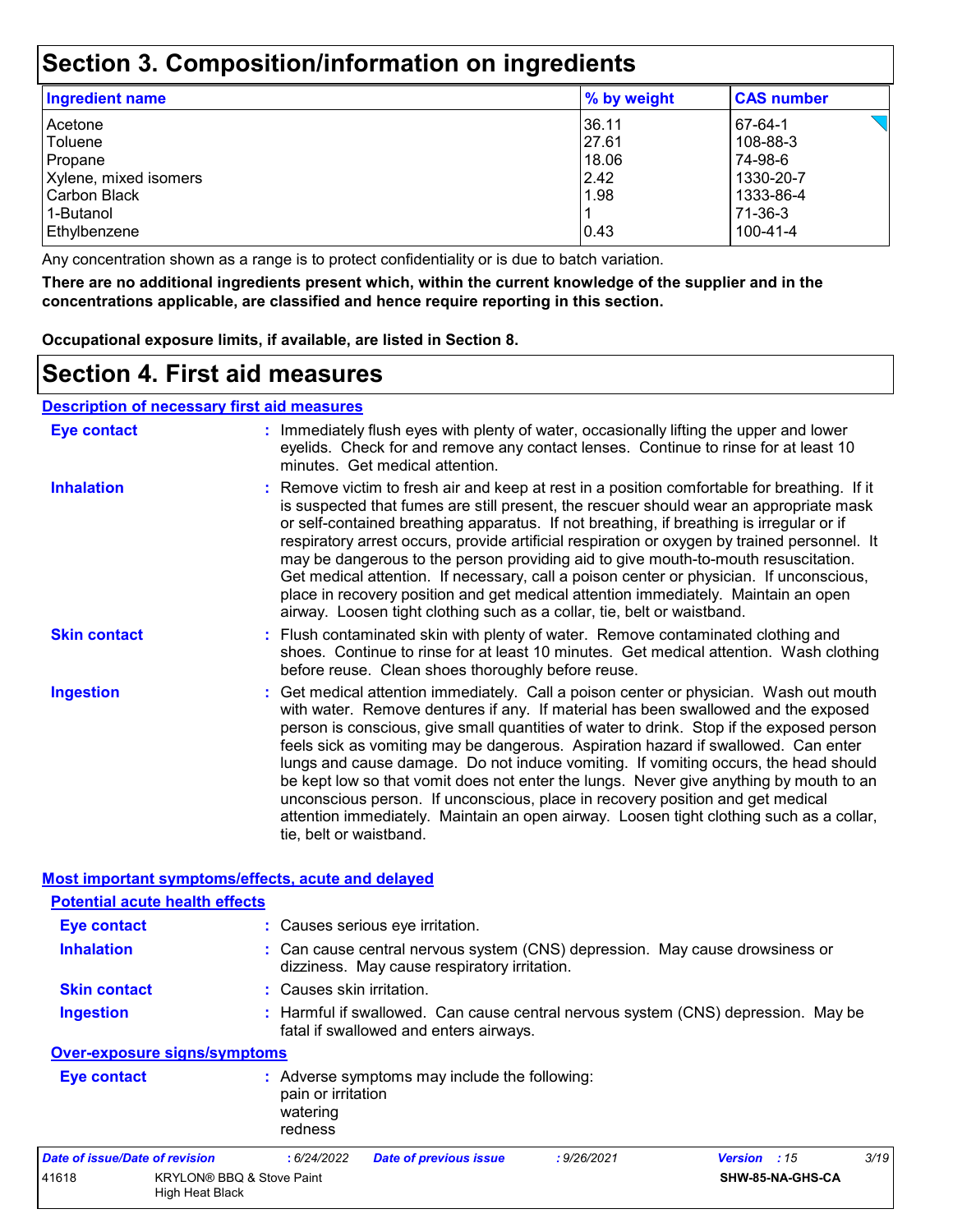# **Section 4. First aid measures**

| <b>Inhalation</b>   | : Adverse symptoms may include the following:<br>respiratory tract irritation<br>coughing<br>nausea or vomiting<br>headache<br>drowsiness/fatigue<br>dizziness/vertigo<br>unconsciousness<br>reduced fetal weight<br>increase in fetal deaths<br>skeletal malformations |
|---------------------|-------------------------------------------------------------------------------------------------------------------------------------------------------------------------------------------------------------------------------------------------------------------------|
| <b>Skin contact</b> | : Adverse symptoms may include the following:<br>irritation<br>redness<br>reduced fetal weight<br>increase in fetal deaths<br>skeletal malformations                                                                                                                    |
| <b>Ingestion</b>    | : Adverse symptoms may include the following:<br>nausea or vomiting<br>reduced fetal weight<br>increase in fetal deaths<br>skeletal malformations                                                                                                                       |
|                     | <u>Indication of immediate medical attention and special treatment needed, if necessary</u>                                                                                                                                                                             |

|                                   | <u>Madalah di Milibarata Maalah attorition ana opodial trodhibiit noododi il noododar f</u>                                                                                                                                                                                                                             |
|-----------------------------------|-------------------------------------------------------------------------------------------------------------------------------------------------------------------------------------------------------------------------------------------------------------------------------------------------------------------------|
| <b>Notes to physician</b>         | : Treat symptomatically. Contact poison treatment specialist immediately if large<br>quantities have been ingested or inhaled.                                                                                                                                                                                          |
| <b>Specific treatments</b>        | : No specific treatment.                                                                                                                                                                                                                                                                                                |
| <b>Protection of first-aiders</b> | : No action shall be taken involving any personal risk or without suitable training. If it is<br>suspected that fumes are still present, the rescuer should wear an appropriate mask or<br>self-contained breathing apparatus. It may be dangerous to the person providing aid to<br>give mouth-to-mouth resuscitation. |

#### **See toxicological information (Section 11)**

## **Section 5. Fire-fighting measures**

| <b>Extinguishing media</b>                             |                                                         |                                   |                                                                                                                                                                                                                                                                                                                                                                                                                                                       |             |              |                  |      |
|--------------------------------------------------------|---------------------------------------------------------|-----------------------------------|-------------------------------------------------------------------------------------------------------------------------------------------------------------------------------------------------------------------------------------------------------------------------------------------------------------------------------------------------------------------------------------------------------------------------------------------------------|-------------|--------------|------------------|------|
| <b>Suitable extinguishing</b><br>media                 |                                                         |                                   | : Use an extinguishing agent suitable for the surrounding fire.                                                                                                                                                                                                                                                                                                                                                                                       |             |              |                  |      |
| <b>Unsuitable extinguishing</b><br>media               |                                                         | : None known.                     |                                                                                                                                                                                                                                                                                                                                                                                                                                                       |             |              |                  |      |
| <b>Specific hazards arising</b><br>from the chemical   |                                                         |                                   | : Extremely flammable aerosol. Runoff to sewer may create fire or explosion hazard. In<br>a fire or if heated, a pressure increase will occur and the container may burst, with the<br>risk of a subsequent explosion. Gas may accumulate in low or confined areas or travel<br>a considerable distance to a source of ignition and flash back, causing fire or explosion.<br>Bursting aerosol containers may be propelled from a fire at high speed. |             |              |                  |      |
| <b>Hazardous thermal</b><br>decomposition products     |                                                         | carbon dioxide<br>carbon monoxide | : Decomposition products may include the following materials:                                                                                                                                                                                                                                                                                                                                                                                         |             |              |                  |      |
| <b>Special protective actions</b><br>for fire-fighters |                                                         |                                   | : Promptly isolate the scene by removing all persons from the vicinity of the incident if<br>there is a fire. No action shall be taken involving any personal risk or without suitable<br>training. Move containers from fire area if this can be done without risk. Use water<br>spray to keep fire-exposed containers cool.                                                                                                                         |             |              |                  |      |
| <b>Date of issue/Date of revision</b>                  |                                                         | :6/24/2022                        | <b>Date of previous issue</b>                                                                                                                                                                                                                                                                                                                                                                                                                         | : 9/26/2021 | Version : 15 |                  | 4/19 |
| 41618                                                  | <b>KRYLON® BBQ &amp; Stove Paint</b><br>High Heat Black |                                   |                                                                                                                                                                                                                                                                                                                                                                                                                                                       |             |              | SHW-85-NA-GHS-CA |      |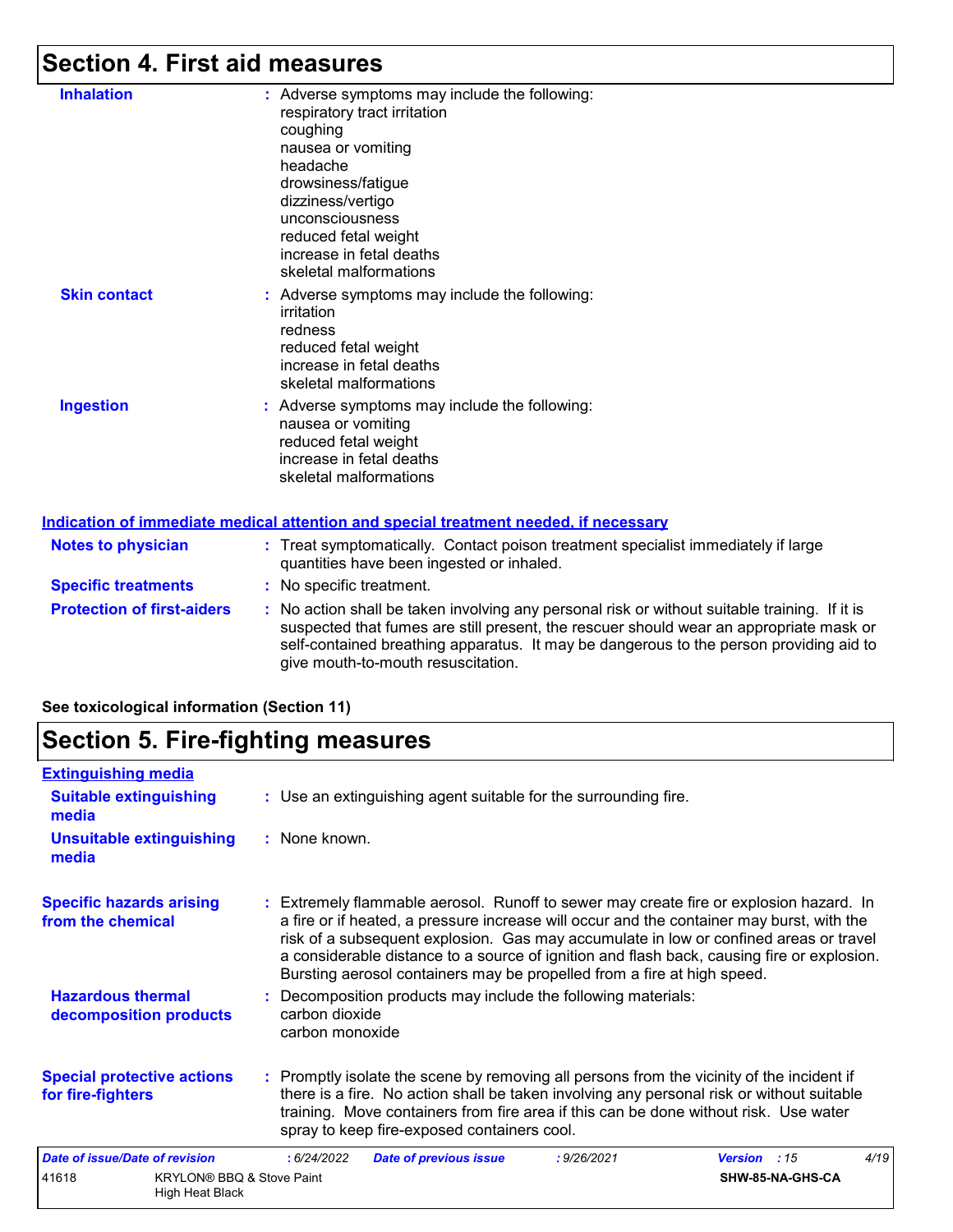## **Section 5. Fire-fighting measures**

**Special protective equipment for fire-fighters** Fire-fighters should wear appropriate protective equipment and self-contained breathing **:** apparatus (SCBA) with a full face-piece operated in positive pressure mode.

## **Section 6. Accidental release measures**

|                                                                                                  | <b>Personal precautions, protective equipment and emergency procedures</b>                                                                                                                                                                                                                                                                                                                                                                                                                                                                                                                                                                                                                                                                                                       |
|--------------------------------------------------------------------------------------------------|----------------------------------------------------------------------------------------------------------------------------------------------------------------------------------------------------------------------------------------------------------------------------------------------------------------------------------------------------------------------------------------------------------------------------------------------------------------------------------------------------------------------------------------------------------------------------------------------------------------------------------------------------------------------------------------------------------------------------------------------------------------------------------|
| For non-emergency<br>personnel                                                                   | : No action shall be taken involving any personal risk or without suitable training.<br>Evacuate surrounding areas. Keep unnecessary and unprotected personnel from<br>entering. In the case of aerosols being ruptured, care should be taken due to the rapid<br>escape of the pressurized contents and propellant. If a large number of containers are<br>ruptured, treat as a bulk material spillage according to the instructions in the clean-up<br>section. Do not touch or walk through spilled material. Shut off all ignition sources. No<br>flares, smoking or flames in hazard area. Avoid breathing vapor or mist. Provide<br>adequate ventilation. Wear appropriate respirator when ventilation is inadequate. Put<br>on appropriate personal protective equipment. |
| For emergency responders                                                                         | If specialized clothing is required to deal with the spillage, take note of any information in<br>÷<br>Section 8 on suitable and unsuitable materials. See also the information in "For non-<br>emergency personnel".                                                                                                                                                                                                                                                                                                                                                                                                                                                                                                                                                            |
| <b>Environmental precautions</b><br><b>Methods and materials for containment and cleaning up</b> | : Avoid dispersal of spilled material and runoff and contact with soil, waterways, drains<br>and sewers. Inform the relevant authorities if the product has caused environmental<br>pollution (sewers, waterways, soil or air).                                                                                                                                                                                                                                                                                                                                                                                                                                                                                                                                                  |
| <b>Small spill</b>                                                                               | : Stop leak if without risk. Move containers from spill area. Use spark-proof tools and<br>explosion-proof equipment. Dilute with water and mop up if water-soluble. Alternatively,<br>or if water-insoluble, absorb with an inert dry material and place in an appropriate waste<br>disposal container. Dispose of via a licensed waste disposal contractor.                                                                                                                                                                                                                                                                                                                                                                                                                    |
| <b>Large spill</b>                                                                               | : Stop leak if without risk. Move containers from spill area. Use spark-proof tools and<br>explosion-proof equipment. Approach release from upwind. Prevent entry into sewers,<br>water courses, basements or confined areas. Wash spillages into an effluent treatment<br>plant or proceed as follows. Contain and collect spillage with non-combustible,<br>absorbent material e.g. sand, earth, vermiculite or diatomaceous earth and place in<br>container for disposal according to local regulations (see Section 13). Dispose of via a<br>licensed waste disposal contractor. Contaminated absorbent material may pose the<br>same hazard as the spilled product. Note: see Section 1 for emergency contact<br>information and Section 13 for waste disposal.             |

# **Section 7. Handling and storage**

#### **Precautions for safe handling**

| <b>Protective measures</b>                       | : Put on appropriate personal protective equipment (see Section 8). Pressurized<br>container: protect from sunlight and do not expose to temperatures exceeding 50°C. Do<br>not pierce or burn, even after use. Avoid exposure - obtain special instructions before<br>use. Avoid exposure during pregnancy. Do not handle until all safety precautions have<br>been read and understood. Do not get in eyes or on skin or clothing. Do not breathe<br>vapor or mist. Do not swallow. Avoid breathing gas. Use only with adequate ventilation.<br>Wear appropriate respirator when ventilation is inadequate. Store and use away from<br>heat, sparks, open flame or any other ignition source. Use explosion-proof electrical<br>(ventilating, lighting and material handling) equipment. Use only non-sparking tools.<br>Empty containers retain product residue and can be hazardous. |
|--------------------------------------------------|------------------------------------------------------------------------------------------------------------------------------------------------------------------------------------------------------------------------------------------------------------------------------------------------------------------------------------------------------------------------------------------------------------------------------------------------------------------------------------------------------------------------------------------------------------------------------------------------------------------------------------------------------------------------------------------------------------------------------------------------------------------------------------------------------------------------------------------------------------------------------------------|
| <b>Advice on general</b><br>occupational hygiene | : Eating, drinking and smoking should be prohibited in areas where this material is<br>handled, stored and processed. Workers should wash hands and face before eating,<br>drinking and smoking. Remove contaminated clothing and protective equipment before<br>entering eating areas. See also Section 8 for additional information on hygiene<br>measures.                                                                                                                                                                                                                                                                                                                                                                                                                                                                                                                            |

| Date of issue/Date of revision |                                              | : 6/24/2022 | <b>Date of previous issue</b> | : 9/26/2021 | <b>Version</b> : 15 |                  | 5/19 |
|--------------------------------|----------------------------------------------|-------------|-------------------------------|-------------|---------------------|------------------|------|
| 41618                          | KRYLON® BBQ & Stove Paint<br>High Heat Black |             |                               |             |                     | SHW-85-NA-GHS-CA |      |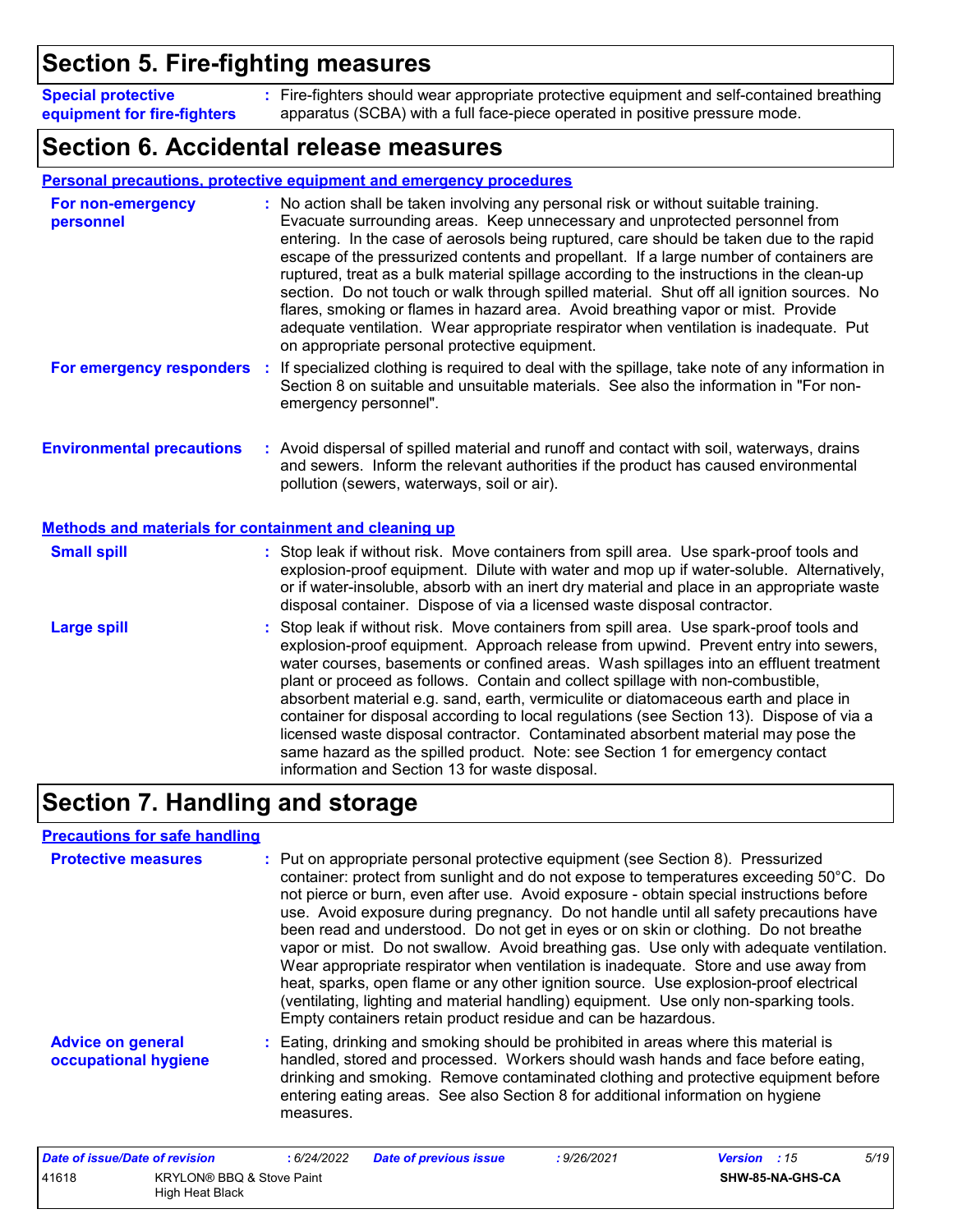## **Section 7. Handling and storage**

### **including any incompatibilities**

**Conditions for safe storage,** : Store in accordance with local regulations. Store away from direct sunlight in a dry, cool and well-ventilated area, away from incompatible materials (see Section 10) and food and drink. Protect from sunlight. Store locked up. Eliminate all ignition sources. Use appropriate containment to avoid environmental contamination. See Section 10 for incompatible materials before handling or use.

## **Section 8. Exposure controls/personal protection**

#### **Control parameters**

**Occupational exposure limits (OSHA United States)**

| <b>Ingredient name</b> | CAS#      | <b>Exposure limits</b>                                                                                                                                                                                                                                                                                                                                                    |
|------------------------|-----------|---------------------------------------------------------------------------------------------------------------------------------------------------------------------------------------------------------------------------------------------------------------------------------------------------------------------------------------------------------------------------|
| Acetone                | 67-64-1   | ACGIH TLV (United States, 1/2021).<br>TWA: 250 ppm 8 hours.<br>STEL: 500 ppm 15 minutes.<br>NIOSH REL (United States, 10/2020).<br>TWA: 250 ppm 10 hours.<br>TWA: 590 mg/m <sup>3</sup> 10 hours.<br>OSHA PEL (United States, 5/2018).<br>TWA: 1000 ppm 8 hours.<br>TWA: 2400 mg/m <sup>3</sup> 8 hours.                                                                  |
| Toluene                | 108-88-3  | OSHA PEL Z2 (United States, 2/2013).<br>TWA: 200 ppm 8 hours.<br>CEIL: 300 ppm<br>AMP: 500 ppm 10 minutes.<br>NIOSH REL (United States, 10/2020).<br>TWA: 100 ppm 10 hours.<br>TWA: 375 mg/m <sup>3</sup> 10 hours.<br>STEL: 150 ppm 15 minutes.<br>STEL: 560 mg/m <sup>3</sup> 15 minutes.<br>ACGIH TLV (United States, 1/2021).<br>Ototoxicant.<br>TWA: 20 ppm 8 hours. |
| Propane                | 74-98-6   | NIOSH REL (United States, 10/2020).<br>TWA: 1000 ppm 10 hours.<br>TWA: 1800 mg/m <sup>3</sup> 10 hours.<br>OSHA PEL (United States, 5/2018).<br>TWA: 1000 ppm 8 hours.<br>TWA: 1800 mg/m <sup>3</sup> 8 hours.<br>ACGIH TLV (United States, 1/2021). Oxygen<br>Depletion [Asphyxiant]. Explosive potential                                                                |
| Xylene, mixed isomers  | 1330-20-7 | ACGIH TLV (United States, 1/2021).<br>TWA: 100 ppm 8 hours.<br>TWA: $434$ mg/m <sup>3</sup> 8 hours.<br>STEL: 150 ppm 15 minutes.<br>STEL: 651 mg/m <sup>3</sup> 15 minutes.<br>OSHA PEL (United States, 5/2018).<br>TWA: 100 ppm 8 hours.<br>TWA: $435 \text{ mg/m}^3$ 8 hours.                                                                                          |
| Carbon Black           | 1333-86-4 | ACGIH TLV (United States, 1/2021).<br>TWA: 3 mg/m <sup>3</sup> 8 hours. Form: Inhalable<br>fraction<br>NIOSH REL (United States, 10/2020).<br>TWA: 3.5 mg/m <sup>3</sup> 10 hours.<br>TWA: 0.1 mg of PAHs/cm <sup>3</sup> 10 hours.<br>OSHA PEL (United States, 5/2018).                                                                                                  |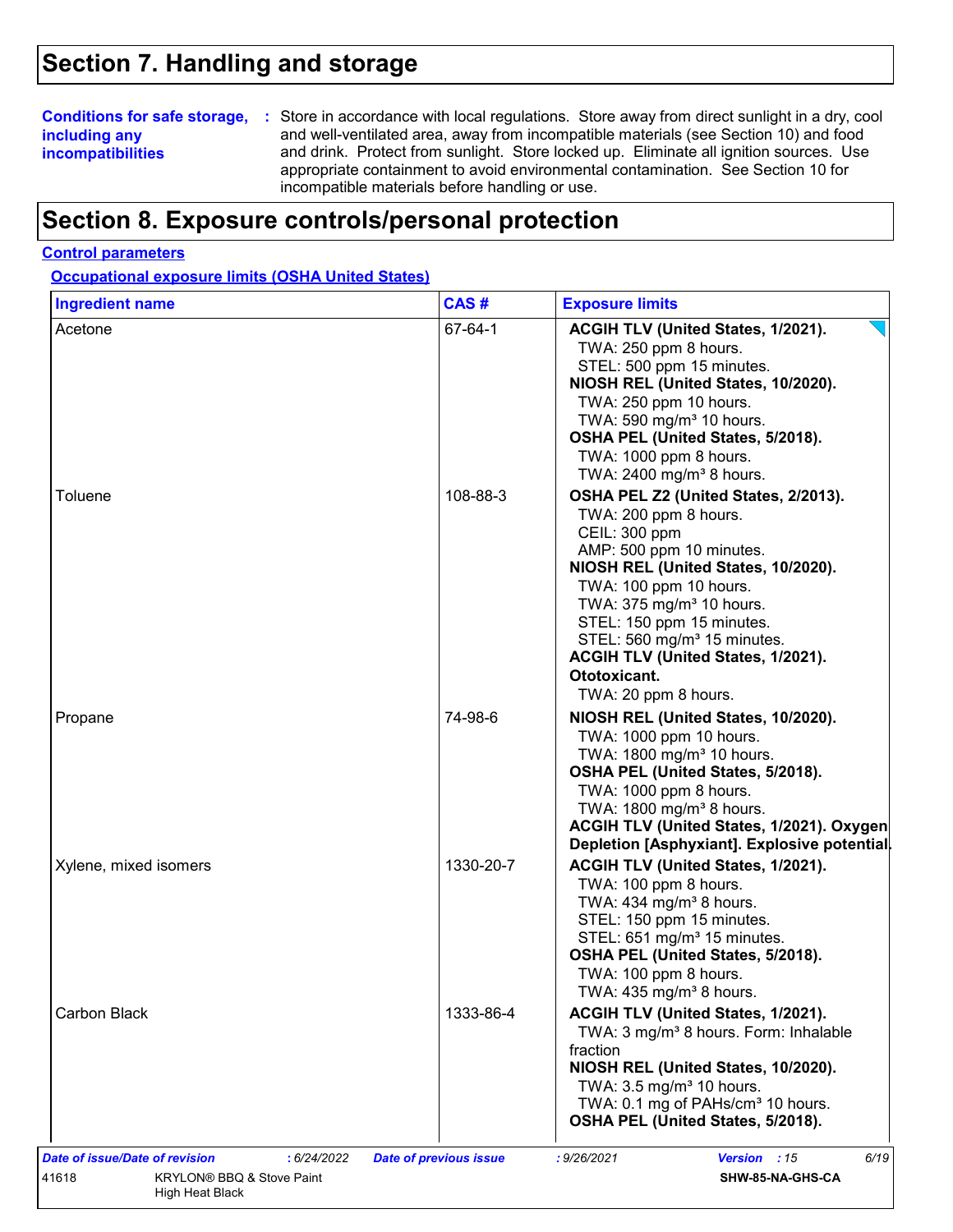| 1-Butanol    | 71-36-3  | TWA: $3.5 \text{ mg/m}^3$ 8 hours.<br>ACGIH TLV (United States, 1/2021).<br>TWA: 20 ppm 8 hours.                                                                                                                                                                                                                                               |
|--------------|----------|------------------------------------------------------------------------------------------------------------------------------------------------------------------------------------------------------------------------------------------------------------------------------------------------------------------------------------------------|
|              |          | NIOSH REL (United States, 10/2020).<br>Absorbed through skin.<br>CEIL: 50 ppm<br>CEIL: 150 mg/m <sup>3</sup><br>OSHA PEL (United States, 5/2018).<br>TWA: 100 ppm 8 hours.<br>TWA: $300 \text{ mg/m}^3$ 8 hours.                                                                                                                               |
| Ethylbenzene | 100-41-4 | ACGIH TLV (United States, 1/2021).<br>TWA: 20 ppm 8 hours.<br>NIOSH REL (United States, 10/2020).<br>TWA: 100 ppm 10 hours.<br>TWA: $435 \text{ mg/m}^3$ 10 hours.<br>STEL: 125 ppm 15 minutes.<br>STEL: 545 mg/m <sup>3</sup> 15 minutes.<br>OSHA PEL (United States, 5/2018).<br>TWA: 100 ppm 8 hours.<br>TWA: $435 \text{ mg/m}^3$ 8 hours. |

#### **Occupational exposure limits (Canada)**

| acetone                                                                             | 67-64-1                       |                                                                                                                                                                                                                                                                                                                                                                                                                                                                                                                                                                                                                                                                                                                                                                   |  |  |
|-------------------------------------------------------------------------------------|-------------------------------|-------------------------------------------------------------------------------------------------------------------------------------------------------------------------------------------------------------------------------------------------------------------------------------------------------------------------------------------------------------------------------------------------------------------------------------------------------------------------------------------------------------------------------------------------------------------------------------------------------------------------------------------------------------------------------------------------------------------------------------------------------------------|--|--|
|                                                                                     |                               | <b>Exposure limits</b><br>CA Alberta Provincial (Canada, 6/2018).<br>8 hrs OEL: 1200 mg/m <sup>3</sup> 8 hours.<br>15 min OEL: 1800 mg/m <sup>3</sup> 15 minutes.<br>8 hrs OEL: 500 ppm 8 hours.<br>15 min OEL: 750 ppm 15 minutes.<br><b>CA British Columbia Provincial (Canada,</b><br>6/2021).<br>TWA: 250 ppm 8 hours.<br>STEL: 500 ppm 15 minutes.<br>CA Ontario Provincial (Canada, 6/2019).<br>TWA: 250 ppm 8 hours.<br>STEL: 500 ppm 15 minutes.<br>CA Quebec Provincial (Canada, 6/2021).<br>TWAEV: 500 ppm 8 hours.<br>TWAEV: 1190 mg/m <sup>3</sup> 8 hours.<br>STEV: 1000 ppm 15 minutes.<br>STEV: 2380 mg/m <sup>3</sup> 15 minutes.<br><b>CA Saskatchewan Provincial (Canada,</b><br>7/2013).<br>STEL: 750 ppm 15 minutes.<br>TWA: 500 ppm 8 hours. |  |  |
| Toluene                                                                             | 108-88-3                      | CA Alberta Provincial (Canada, 6/2018).<br>Absorbed through skin.<br>8 hrs OEL: 50 ppm 8 hours.<br>8 hrs OEL: 188 mg/m <sup>3</sup> 8 hours.<br>CA British Columbia Provincial (Canada,<br>6/2021).<br>TWA: 20 ppm 8 hours.<br>CA Ontario Provincial (Canada, 6/2019).<br>TWA: 20 ppm 8 hours.<br>CA Quebec Provincial (Canada, 6/2021).<br>Absorbed through skin.<br>TWAEV: 50 ppm 8 hours.                                                                                                                                                                                                                                                                                                                                                                      |  |  |
| Date of issue/Date of revision<br>: 6/24/2022<br>41618<br>KRYLON® BBQ & Stove Paint | <b>Date of previous issue</b> | 7/19<br>: 9/26/2021<br>Version : 15<br>SHW-85-NA-GHS-CA                                                                                                                                                                                                                                                                                                                                                                                                                                                                                                                                                                                                                                                                                                           |  |  |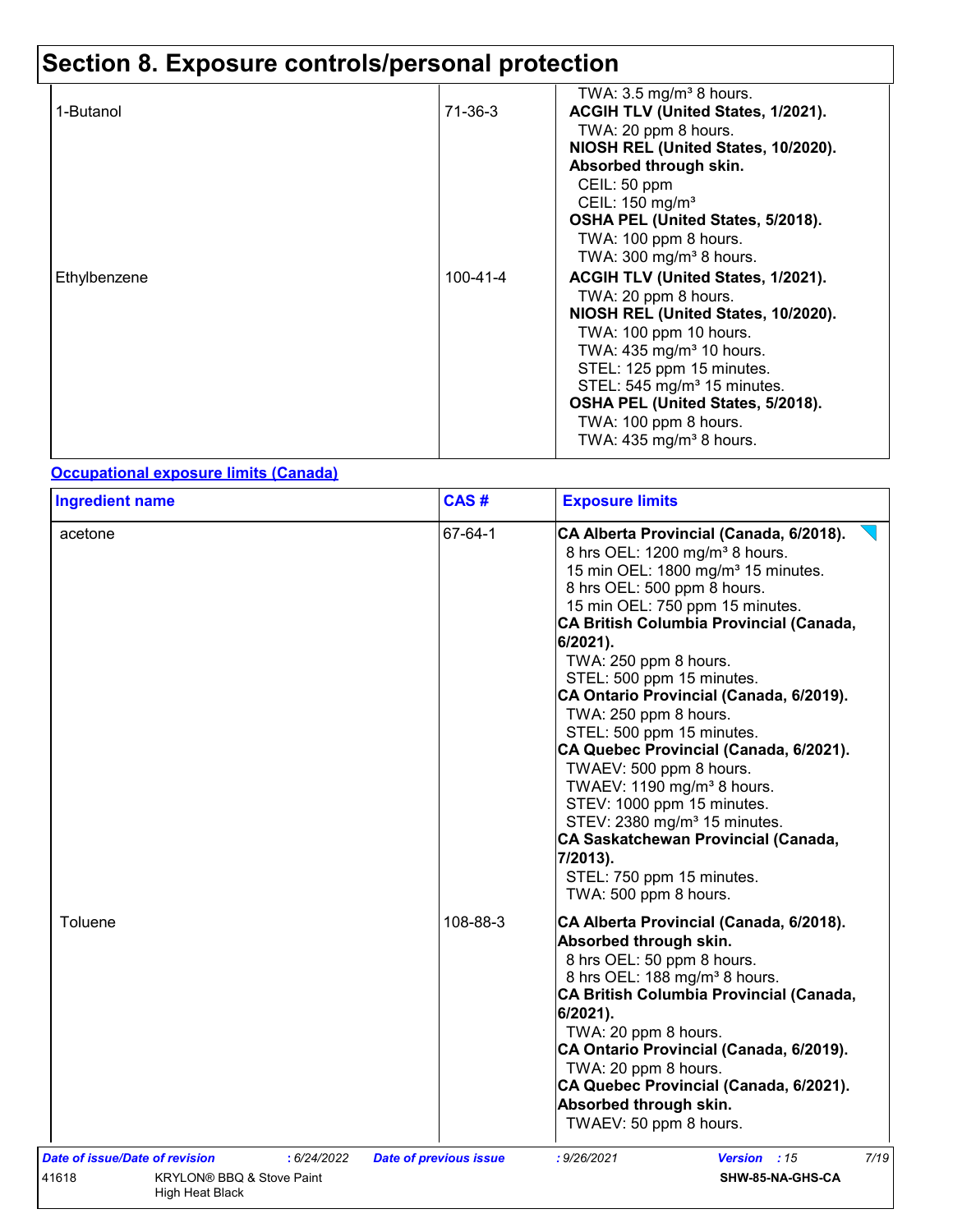| Normal propane | 74-98-6   | TWAEV: 188 mg/m <sup>3</sup> 8 hours.<br>CA Saskatchewan Provincial (Canada,<br>7/2013). Absorbed through skin.<br>STEL: 60 ppm 15 minutes.<br>TWA: 50 ppm 8 hours.<br>CA Alberta Provincial (Canada, 6/2018).<br>8 hrs OEL: 1000 ppm 8 hours.<br>CA Quebec Provincial (Canada, 6/2021).<br>TWAEV: 1000 ppm 8 hours.<br>TWAEV: 1800 mg/m <sup>3</sup> 8 hours.<br>CA Saskatchewan Provincial (Canada,                                                                                                                                                              |
|----------------|-----------|--------------------------------------------------------------------------------------------------------------------------------------------------------------------------------------------------------------------------------------------------------------------------------------------------------------------------------------------------------------------------------------------------------------------------------------------------------------------------------------------------------------------------------------------------------------------|
|                |           | 7/2013).<br>STEL: 1250 ppm 15 minutes.<br>TWA: 1000 ppm 8 hours.<br>CA British Columbia Provincial (Canada,<br>6/2021). Oxygen Depletion [Asphyxiant].<br><b>Explosive potential.</b><br>CA Ontario Provincial (Canada, 6/2019).                                                                                                                                                                                                                                                                                                                                   |
|                |           | Oxygen Depletion [Asphyxiant]. Explosive<br>potential.                                                                                                                                                                                                                                                                                                                                                                                                                                                                                                             |
| Xylene         | 1330-20-7 | CA Alberta Provincial (Canada, 6/2018).<br>8 hrs OEL: 100 ppm 8 hours.<br>15 min OEL: 651 mg/m <sup>3</sup> 15 minutes.<br>15 min OEL: 150 ppm 15 minutes.<br>8 hrs OEL: 434 mg/m <sup>3</sup> 8 hours.<br>CA British Columbia Provincial (Canada,<br>6/2021).                                                                                                                                                                                                                                                                                                     |
|                |           | TWA: 100 ppm 8 hours.<br>STEL: 150 ppm 15 minutes.<br>CA Quebec Provincial (Canada, 6/2021).<br>TWAEV: 100 ppm 8 hours.<br>TWAEV: $434$ mg/m <sup>3</sup> 8 hours.<br>STEV: 150 ppm 15 minutes.<br>STEV: 651 mg/m <sup>3</sup> 15 minutes.<br>CA Ontario Provincial (Canada, 6/2019).<br>STEL: 150 ppm 15 minutes.<br>TWA: 100 ppm 8 hours.<br>CA Saskatchewan Provincial (Canada,<br>7/2013).<br>STEL: 150 ppm 15 minutes.<br>TWA: 100 ppm 8 hours.                                                                                                               |
| Carbon black   | 1333-86-4 | CA British Columbia Provincial (Canada,<br>6/2021).<br>TWA: 3 mg/m <sup>3</sup> 8 hours. Form: Inhalable<br>CA Ontario Provincial (Canada, 6/2019).<br>TWA: 3 mg/m <sup>3</sup> 8 hours. Form: Inhalable<br>particulate matter.<br>CA Quebec Provincial (Canada, 6/2021).<br>TWAEV: 3 mg/m <sup>3</sup> 8 hours. Form: inhalable<br>dust<br>CA Alberta Provincial (Canada, 6/2018).<br>8 hrs OEL: 3.5 mg/m <sup>3</sup> 8 hours.<br>CA Saskatchewan Provincial (Canada,<br>7/2013).<br>STEL: 7 mg/m <sup>3</sup> 15 minutes.<br>TWA: $3.5 \text{ mg/m}^3$ 8 hours. |
|                |           |                                                                                                                                                                                                                                                                                                                                                                                                                                                                                                                                                                    |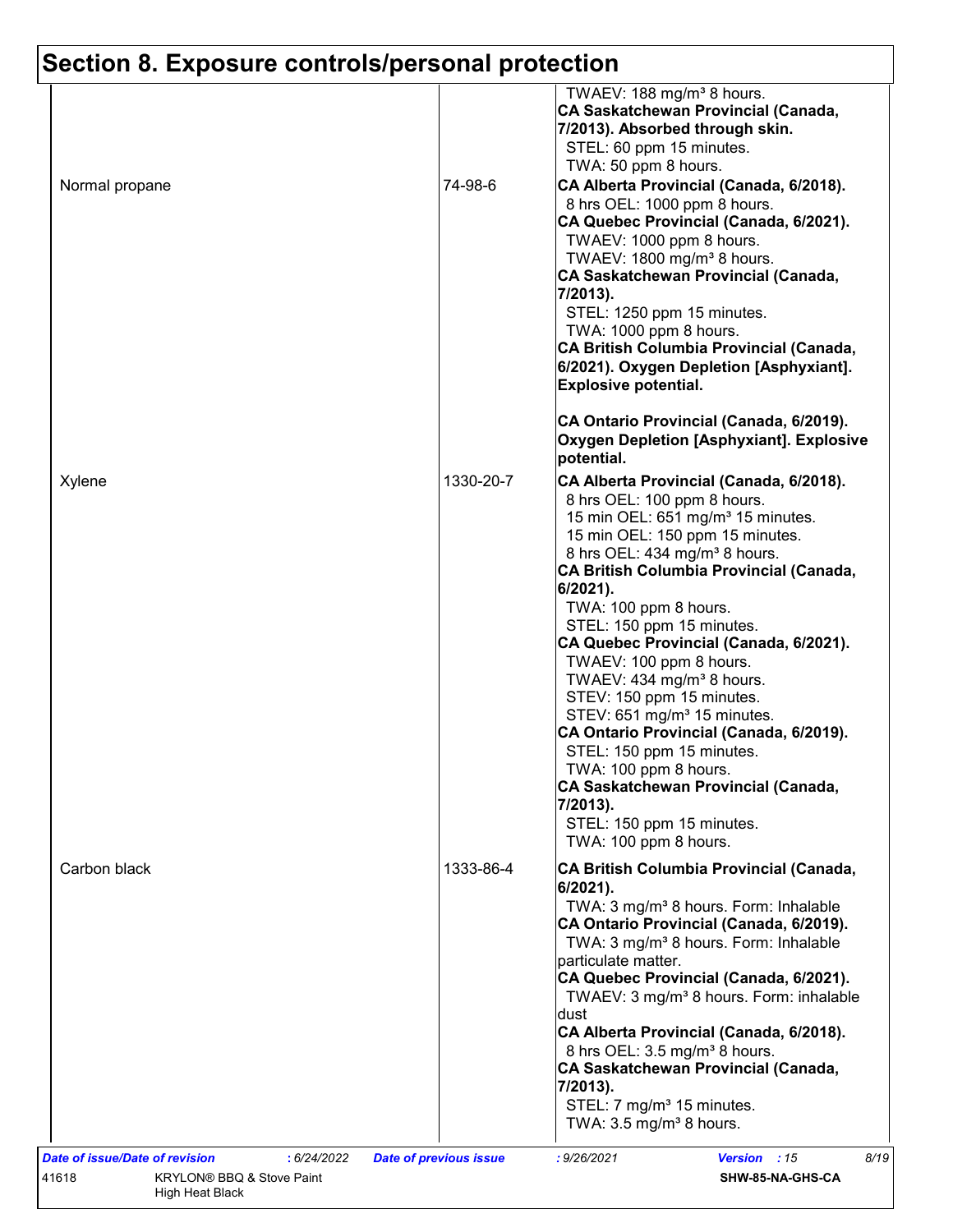| 71-36-3<br>Normal butyl alcohol<br>8 hrs OEL: 60 mg/m <sup>3</sup> 8 hours.<br>8 hrs OEL: 20 ppm 8 hours.<br>6/2021).<br>TWA: 15 ppm 8 hours.<br>$C: 30$ ppm<br>TWA: 20 ppm 8 hours.<br>Absorbed through skin.<br>STEV: 50 ppm 15 minutes.<br>STEV: 152 mg/m <sup>3</sup> 15 minutes.<br>7/2013).<br>STEL: 30 ppm 15 minutes.<br>TWA: 20 ppm 8 hours.<br>100-41-4<br>8 hrs OEL: 100 ppm 8 hours.<br>8 hrs OEL: 434 mg/m <sup>3</sup> 8 hours.<br>15 min OEL: 543 mg/m <sup>3</sup> 15 minutes.<br>15 min OEL: 125 ppm 15 minutes.<br>6/2021).<br>TWA: 20 ppm 8 hours.<br>TWA: 20 ppm 8 hours.<br>TWAEV: 20 ppm 8 hours.<br>7/2013).<br>STEL: 125 ppm 15 minutes.<br>TWA: 100 ppm 8 hours.<br>67-56-1<br>Absorbed through skin.<br>8 hrs OEL: 262 mg/m <sup>3</sup> 8 hours.<br>8 hrs OEL: 200 ppm 8 hours.<br>15 min OEL: 250 ppm 15 minutes.<br>15 min OEL: 328 mg/m <sup>3</sup> 15 minutes.<br>6/2021). Absorbed through skin.<br>TWA: 200 ppm 8 hours.<br>STEL: 250 ppm 15 minutes.<br>Absorbed through skin.<br>TWA: 200 ppm 8 hours.<br>STEL: 250 ppm 15 minutes.<br>Absorbed through skin.<br>TWAEV: 200 ppm 8 hours.<br>TWAEV: 262 mg/m <sup>3</sup> 8 hours. | CA Alberta Provincial (Canada, 6/2018).                                                                                                                                                                        |  |
|-----------------------------------------------------------------------------------------------------------------------------------------------------------------------------------------------------------------------------------------------------------------------------------------------------------------------------------------------------------------------------------------------------------------------------------------------------------------------------------------------------------------------------------------------------------------------------------------------------------------------------------------------------------------------------------------------------------------------------------------------------------------------------------------------------------------------------------------------------------------------------------------------------------------------------------------------------------------------------------------------------------------------------------------------------------------------------------------------------------------------------------------------------------------------|----------------------------------------------------------------------------------------------------------------------------------------------------------------------------------------------------------------|--|
| Ethylbenzene                                                                                                                                                                                                                                                                                                                                                                                                                                                                                                                                                                                                                                                                                                                                                                                                                                                                                                                                                                                                                                                                                                                                                          | CA British Columbia Provincial (Canada,<br>CA Ontario Provincial (Canada, 6/2019).<br>CA Quebec Provincial (Canada, 6/2021).<br>CA Saskatchewan Provincial (Canada,                                            |  |
| Methyl alcohol                                                                                                                                                                                                                                                                                                                                                                                                                                                                                                                                                                                                                                                                                                                                                                                                                                                                                                                                                                                                                                                                                                                                                        | CA Alberta Provincial (Canada, 6/2018).<br>CA British Columbia Provincial (Canada,<br>CA Ontario Provincial (Canada, 6/2019).<br>CA Quebec Provincial (Canada, 6/2021).<br>CA Saskatchewan Provincial (Canada, |  |
| STEV: 250 ppm 15 minutes.<br>STEV: 328 mg/m <sup>3</sup> 15 minutes.<br>7/2013). Absorbed through skin.<br>STEL: 250 ppm 15 minutes.<br>TWA: 200 ppm 8 hours.                                                                                                                                                                                                                                                                                                                                                                                                                                                                                                                                                                                                                                                                                                                                                                                                                                                                                                                                                                                                         | CA Alberta Provincial (Canada, 6/2018).<br>CA British Columbia Provincial (Canada,<br>CA Ontario Provincial (Canada, 6/2019).<br>CA Quebec Provincial (Canada, 6/2021).<br>CA Saskatchewan Provincial (Canada, |  |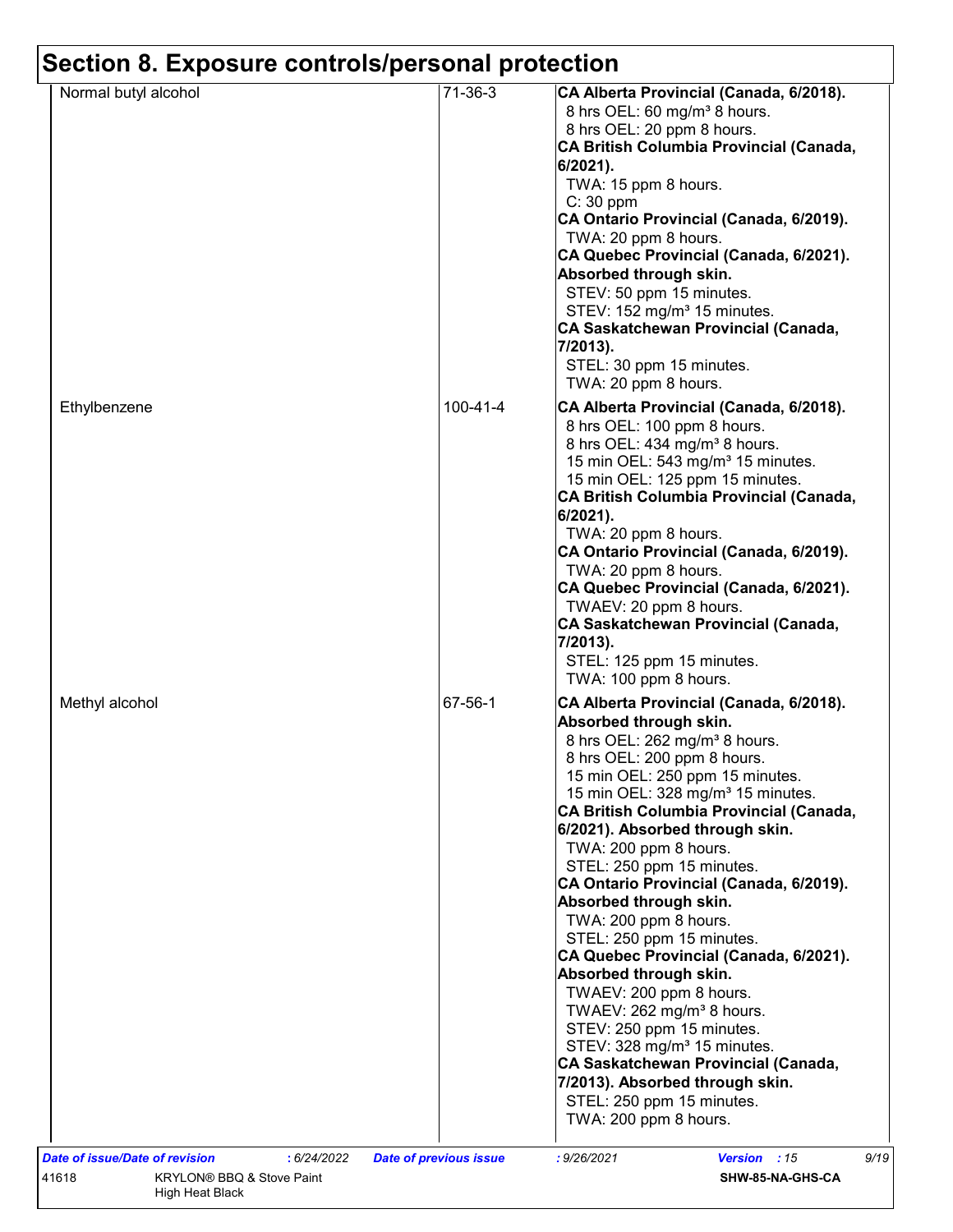| <b>Ingredient name</b> | CAS#          | <b>Exposure limits</b>                                                                    |
|------------------------|---------------|-------------------------------------------------------------------------------------------|
| Acetone                | 67-64-1       | NOM-010-STPS-2014 (Mexico, 4/2016).<br>TWA: 500 ppm 8 hours.<br>STEL: 750 ppm 15 minutes. |
| Toluene                | 108-88-3      | NOM-010-STPS-2014 (Mexico, 4/2016).<br>TWA: 20 ppm 8 hours.                               |
| Propane                | 74-98-6       | NOM-010-STPS-2014 (Mexico, 4/2016).<br>TWA: 1000 ppm 8 hours.                             |
| Xylene, mixed isomers  | 1330-20-7     | NOM-010-STPS-2014 (Mexico, 4/2016).<br>STEL: 150 ppm 15 minutes.<br>TWA: 100 ppm 8 hours. |
| 1-Butanol              | $71 - 36 - 3$ | NOM-010-STPS-2014 (Mexico, 4/2016).<br>Absorbed through skin.<br>TWA: 20 ppm 8 hours.     |

**Occupational exposure limits (Mexico)**

| <b>Appropriate engineering</b><br><b>controls</b> | : Use only with adequate ventilation. Use process enclosures, local exhaust ventilation or<br>other engineering controls to keep worker exposure to airborne contaminants below any<br>recommended or statutory limits. The engineering controls also need to keep gas,<br>vapor or dust concentrations below any lower explosive limits. Use explosion-proof<br>ventilation equipment.                                                                                                                                                                                                                                |
|---------------------------------------------------|------------------------------------------------------------------------------------------------------------------------------------------------------------------------------------------------------------------------------------------------------------------------------------------------------------------------------------------------------------------------------------------------------------------------------------------------------------------------------------------------------------------------------------------------------------------------------------------------------------------------|
| <b>Environmental exposure</b><br>controls         | : Emissions from ventilation or work process equipment should be checked to ensure<br>they comply with the requirements of environmental protection legislation. In some<br>cases, fume scrubbers, filters or engineering modifications to the process equipment<br>will be necessary to reduce emissions to acceptable levels.                                                                                                                                                                                                                                                                                        |
| <b>Individual protection measures</b>             |                                                                                                                                                                                                                                                                                                                                                                                                                                                                                                                                                                                                                        |
| <b>Hygiene measures</b>                           | : Wash hands, forearms and face thoroughly after handling chemical products, before<br>eating, smoking and using the lavatory and at the end of the working period.<br>Appropriate techniques should be used to remove potentially contaminated clothing.<br>Wash contaminated clothing before reusing. Ensure that eyewash stations and safety<br>showers are close to the workstation location.                                                                                                                                                                                                                      |
| <b>Eye/face protection</b>                        | : Safety eyewear complying with an approved standard should be used when a risk<br>assessment indicates this is necessary to avoid exposure to liquid splashes, mists,<br>gases or dusts. If contact is possible, the following protection should be worn, unless<br>the assessment indicates a higher degree of protection: chemical splash goggles.                                                                                                                                                                                                                                                                  |
| <b>Skin protection</b>                            |                                                                                                                                                                                                                                                                                                                                                                                                                                                                                                                                                                                                                        |
| <b>Hand protection</b>                            | : Chemical-resistant, impervious gloves complying with an approved standard should be<br>worn at all times when handling chemical products if a risk assessment indicates this is<br>necessary. Considering the parameters specified by the glove manufacturer, check<br>during use that the gloves are still retaining their protective properties. It should be<br>noted that the time to breakthrough for any glove material may be different for different<br>glove manufacturers. In the case of mixtures, consisting of several substances, the<br>protection time of the gloves cannot be accurately estimated. |
| <b>Body protection</b>                            | : Personal protective equipment for the body should be selected based on the task being<br>performed and the risks involved and should be approved by a specialist before<br>handling this product. When there is a risk of ignition from static electricity, wear anti-<br>static protective clothing. For the greatest protection from static discharges, clothing<br>should include anti-static overalls, boots and gloves.                                                                                                                                                                                         |
| <b>Other skin protection</b>                      | : Appropriate footwear and any additional skin protection measures should be selected<br>based on the task being performed and the risks involved and should be approved by a<br>specialist before handling this product.                                                                                                                                                                                                                                                                                                                                                                                              |

| Date of issue/Date of revision |                           | : 6/24/2022 | Date of previous issue | : 9/26/2021 | 10/19  <br><b>Version</b> : 15 |
|--------------------------------|---------------------------|-------------|------------------------|-------------|--------------------------------|
| 41618                          | KRYLON® BBQ & Stove Paint |             |                        |             | <b>SHW-85-NA-GHS-CA</b>        |
|                                | High Heat Black           |             |                        |             |                                |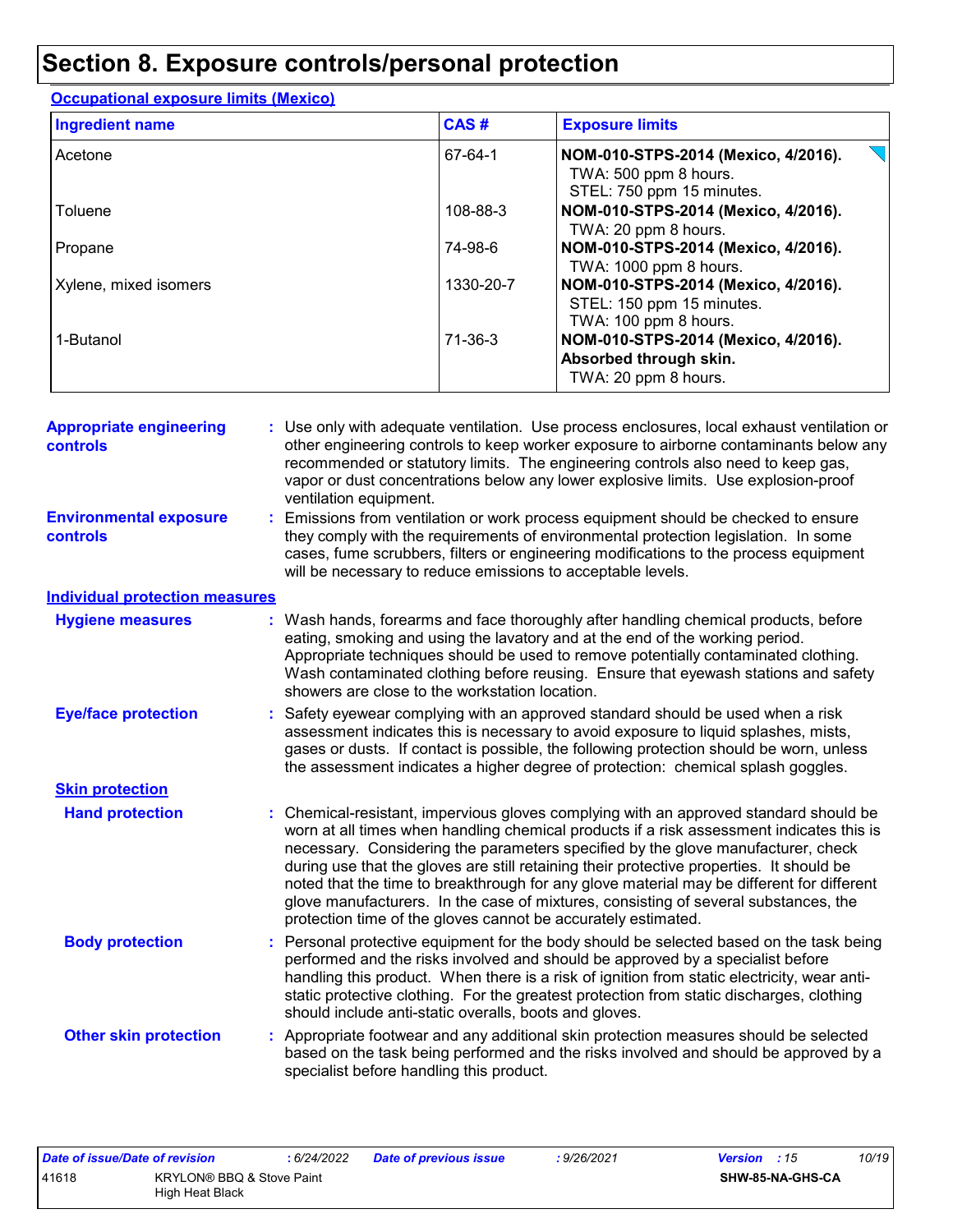#### **Respiratory protection :**

: Based on the hazard and potential for exposure, select a respirator that meets the appropriate standard or certification. Respirators must be used according to a respiratory protection program to ensure proper fitting, training, and other important aspects of use.

## **Section 9. Physical and chemical properties**

The conditions of measurement of all properties are at standard temperature and pressure unless otherwise indicated.

| <b>Appearance</b>                                                 |                                                                |
|-------------------------------------------------------------------|----------------------------------------------------------------|
| <b>Physical state</b>                                             | $:$ Liquid.                                                    |
| <b>Color</b>                                                      | : Not available.                                               |
| Odor                                                              | : Not available.                                               |
| <b>Odor threshold</b>                                             | Not available.                                                 |
| pH                                                                | : 7                                                            |
| <b>Melting point/freezing point</b>                               | $\therefore$ Not available.                                    |
| <b>Boiling point, initial boiling</b><br>point, and boiling range | : Not available.                                               |
| <b>Flash point</b>                                                | : Closed cup: -29°C (-20.2°F) [Pensky-Martens Closed Cup]      |
| <b>Evaporation rate</b>                                           | $: 5.6$ (butyl acetate = 1)                                    |
| <b>Flammability</b>                                               | : Not available.                                               |
| Lower and upper explosion<br>limit/flammability limit             | $:$ Lower: $1\%$<br>Upper: 12.8%                               |
| <b>Vapor pressure</b>                                             | : $101.3$ kPa (760 mm Hg)                                      |
| <b>Relative vapor density</b>                                     | : $1.55$ [Air = 1]                                             |
| <b>Relative density</b>                                           | : 0.77                                                         |
| <b>Solubility</b>                                                 | : Not available.                                               |
| <b>Partition coefficient: n-</b><br>octanol/water                 | : Not applicable.                                              |
| <b>Auto-ignition temperature</b>                                  | : Not available.                                               |
| <b>Decomposition temperature</b>                                  | Not available.                                                 |
| <b>Viscosity</b>                                                  | Kinematic (40°C (104°F)): <20.5 mm <sup>2</sup> /s (<20.5 cSt) |
| <b>Molecular weight</b>                                           | Not applicable.                                                |
| <b>Aerosol product</b>                                            |                                                                |
| <b>Type of aerosol</b>                                            | : Spray                                                        |
| <b>Heat of combustion</b>                                         | : $27.181$ kJ/g                                                |

## **Section 10. Stability and reactivity**

| <b>Incompatible materials</b>                       | : No specific data.                                                                          |
|-----------------------------------------------------|----------------------------------------------------------------------------------------------|
| <b>Conditions to avoid</b>                          | : Avoid all possible sources of ignition (spark or flame).                                   |
| <b>Possibility of hazardous</b><br><b>reactions</b> | : Under normal conditions of storage and use, hazardous reactions will not occur.            |
| <b>Chemical stability</b>                           | : The product is stable.                                                                     |
| <b>Reactivity</b>                                   | : No specific test data related to reactivity available for this product or its ingredients. |

| Date of issue/Date of revision |                                              | : 6/24/2022 | <b>Date of previous issue</b> | : 9/26/2021 | 11/19<br><b>Version</b> : 15 |
|--------------------------------|----------------------------------------------|-------------|-------------------------------|-------------|------------------------------|
| 41618                          | KRYLON® BBQ & Stove Paint<br>High Heat Black |             |                               |             | SHW-85-NA-GHS-CA             |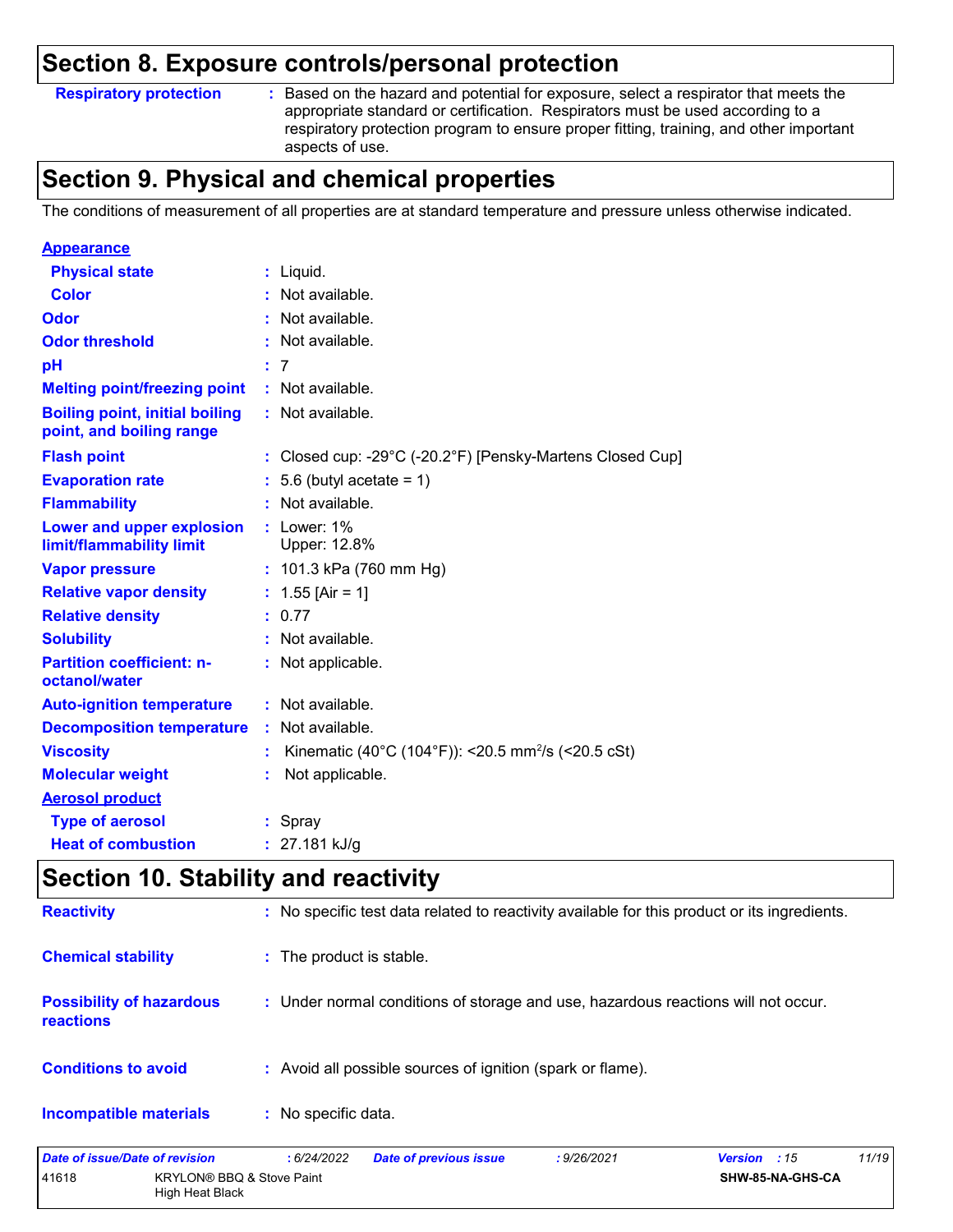## **Section 10. Stability and reactivity**

#### **Hazardous decomposition products**

Under normal conditions of storage and use, hazardous decomposition products should **:** not be produced.

## **Section 11. Toxicological information**

#### **Information on toxicological effects**

#### **Acute toxicity**

| <b>Product/ingredient name</b> | <b>Result</b>                | <b>Species</b> | <b>Dose</b>             | <b>Exposure</b> |
|--------------------------------|------------------------------|----------------|-------------------------|-----------------|
| Acetone                        | LD50 Oral                    | Rat            | 5800 mg/kg              |                 |
| Toluene                        | <b>LC50 Inhalation Vapor</b> | Rat            | $49$ g/m <sup>3</sup>   | 4 hours         |
|                                | LD50 Oral                    | Rat            | 636 mg/kg               |                 |
| Xylene, mixed isomers          | LC50 Inhalation Gas.         | Rat            | 6700 ppm                | 4 hours         |
|                                | LD50 Oral                    | Rat            | 4300 mg/kg              |                 |
| Carbon Black                   | LD50 Oral                    | Rat            | >15400 mg/kg            |                 |
| 1-Butanol                      | <b>LC50 Inhalation Vapor</b> | Rat            | 24000 mg/m <sup>3</sup> | 4 hours         |
|                                | LD50 Dermal                  | Rabbit         | 3400 mg/kg              |                 |
|                                | LD50 Oral                    | Rat            | 790 mg/kg               |                 |
| Ethylbenzene                   | LD50 Dermal                  | Rabbit         | >5000 mg/kg             |                 |
|                                | LD50 Oral                    | Rat            | 3500 mg/kg              |                 |

#### **Irritation/Corrosion**

| <b>Product/ingredient name</b> | <b>Result</b>            | <b>Species</b> | <b>Score</b> | <b>Exposure</b> | <b>Observation</b> |
|--------------------------------|--------------------------|----------------|--------------|-----------------|--------------------|
| Acetone                        | Eyes - Mild irritant     | Human          |              | 186300 ppm      |                    |
|                                | Eyes - Mild irritant     | Rabbit         |              | 10 uL           |                    |
|                                | Eyes - Moderate irritant | Rabbit         |              | 24 hours 20     |                    |
|                                |                          |                |              | mg              |                    |
|                                | Eyes - Severe irritant   | Rabbit         |              | 20 mg           |                    |
|                                | Skin - Mild irritant     | Rabbit         |              | 24 hours 500    |                    |
|                                |                          |                |              | mg              |                    |
|                                | Skin - Mild irritant     | Rabbit         |              | 395 mg          |                    |
| Toluene                        | Eyes - Mild irritant     | Rabbit         |              | 0.5 minutes     |                    |
|                                |                          |                |              | 100 mg          |                    |
|                                | Eyes - Mild irritant     | Rabbit         |              | 870 ug          |                    |
|                                | Eyes - Severe irritant   | Rabbit         |              | 24 hours 2      |                    |
|                                |                          |                |              | mg              |                    |
|                                | Skin - Mild irritant     | Pig            |              | 24 hours 250    |                    |
|                                |                          |                |              | uL              |                    |
|                                | Skin - Mild irritant     | Rabbit         |              | 435 mg          |                    |
|                                | Skin - Moderate irritant | Rabbit         |              | 24 hours 20     |                    |
|                                |                          |                |              | mg              |                    |
|                                | Skin - Moderate irritant | Rabbit         |              | 500 mg          |                    |
| Xylene, mixed isomers          | Eyes - Mild irritant     | Rabbit         |              | 87 mg           |                    |
|                                | Eyes - Severe irritant   | Rabbit         |              | 24 hours 5      |                    |
|                                |                          |                |              | mg              |                    |
|                                | Skin - Mild irritant     | Rat            |              | 8 hours 60 uL   |                    |
|                                | Skin - Moderate irritant | Rabbit         |              | 24 hours 500    |                    |
|                                |                          |                |              | mg              |                    |
|                                | Skin - Moderate irritant | Rabbit         |              | 100 %           |                    |
| 1-Butanol                      | Eyes - Severe irritant   | Rabbit         |              | 24 hours 2      |                    |
|                                |                          |                |              | mg              |                    |
|                                | Eyes - Severe irritant   | Rabbit         |              | 0.005 MI        |                    |
|                                | Skin - Moderate irritant | Rabbit         |              | 24 hours 20     |                    |
|                                |                          |                |              | mg              |                    |
| Ethylbenzene                   | Eyes - Severe irritant   | Rabbit         |              | 500 mg          |                    |
|                                | Skin - Mild irritant     | Rabbit         |              | 24 hours 15     |                    |
|                                |                          |                |              | mg              |                    |

### *Date of issue/Date of revision* **:** *6/24/2022 Date of previous issue : 9/26/2021 Version : 15 12/19*

High Heat Black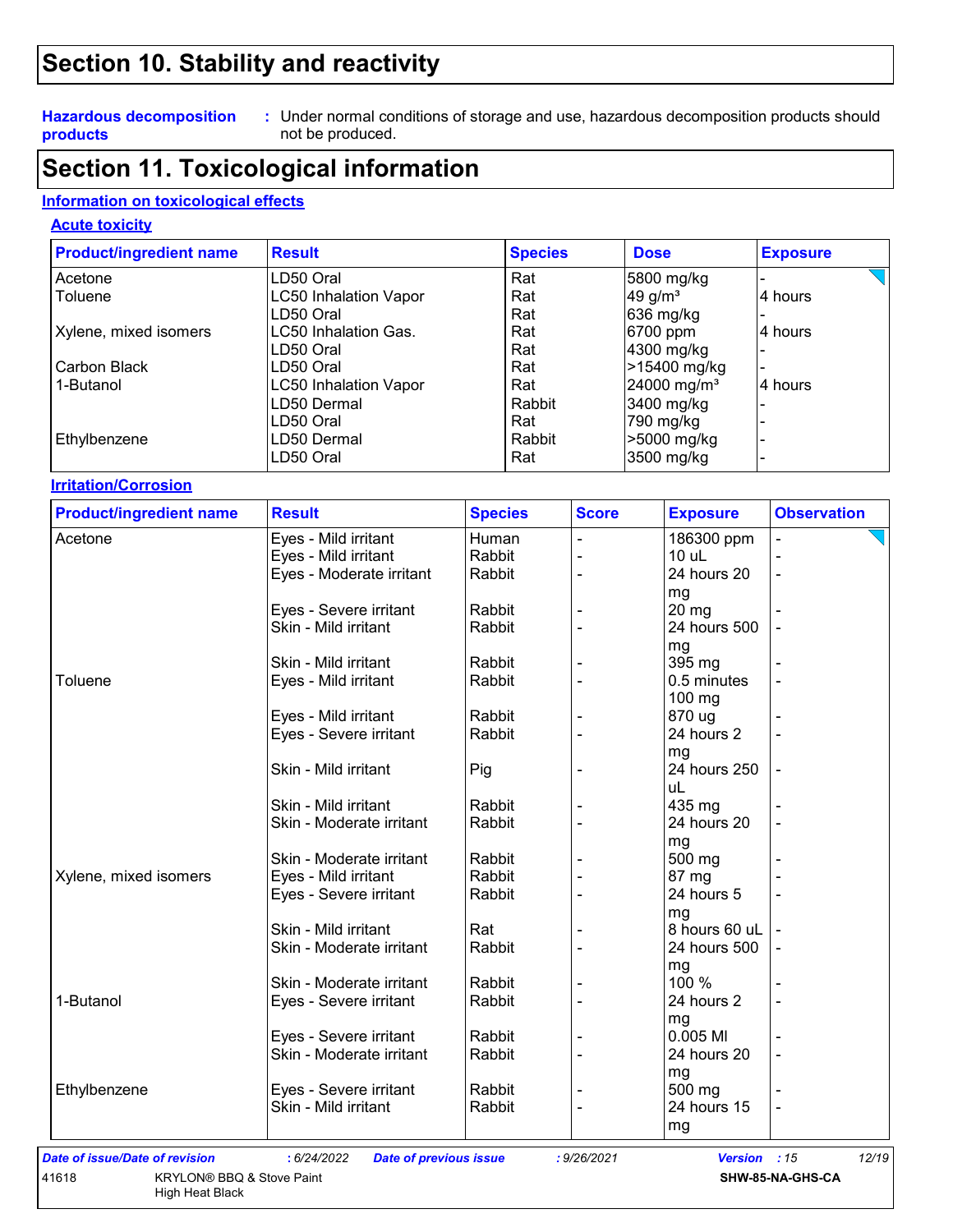## **Section 11. Toxicological information**

#### **Sensitization**

Not available.

#### **Mutagenicity**

Not available.

#### **Carcinogenicity**

Not available.

#### **Classification**

| <b>Product/ingredient name</b> | <b>OSHA</b> | <b>IARC</b> | <b>NTP</b> |
|--------------------------------|-------------|-------------|------------|
| Toluene                        |             | J.          |            |
| Xylene, mixed isomers          |             | 3           |            |
| Carbon Black                   |             | 2B          |            |
| Ethylbenzene                   |             | 2B          |            |

#### **Reproductive toxicity**

Not available.

#### **Teratogenicity**

Not available.

#### **Specific target organ toxicity (single exposure)**

| <b>Name</b>           | <b>Category</b> | <b>Route of</b><br>exposure | <b>Target organs</b>            |
|-----------------------|-----------------|-----------------------------|---------------------------------|
| Acetone               | Category 3      |                             | Respiratory tract<br>irritation |
|                       | Category 3      |                             | Narcotic effects                |
| Toluene               | Category 3      |                             | Respiratory tract<br>irritation |
|                       | Category 3      |                             | Narcotic effects                |
| Propane               | Category 3      |                             | Respiratory tract<br>irritation |
|                       | Category 3      |                             | Narcotic effects                |
| Xylene, mixed isomers | Category 3      |                             | Respiratory tract<br>irritation |
| 1-Butanol             | Category 3      |                             | Respiratory tract<br>irritation |
|                       | Category 3      |                             | Narcotic effects                |
| Ethylbenzene          | Category 3      |                             | Respiratory tract<br>irritation |
|                       | Category 3      |                             | Narcotic effects                |

#### **Specific target organ toxicity (repeated exposure)**

| <b>Name</b>           | <b>Category</b> | <b>Route of</b><br>exposure | <b>Target organs</b>     |
|-----------------------|-----------------|-----------------------------|--------------------------|
| Acetone               | Category 2      |                             | ۰                        |
| Toluene               | Category 2      | -                           | $\overline{\phantom{0}}$ |
| Propane               | Category 2      |                             | ۰                        |
| Xylene, mixed isomers | Category 2      | -                           | -                        |
| 1-Butanol             | Category 2      | -                           | -                        |
| Ethylbenzene          | Category 2      |                             | -                        |

#### **Aspiration hazard**

| <b>Date of issue/Date</b> |  |  |  |
|---------------------------|--|--|--|
| 11618                     |  |  |  |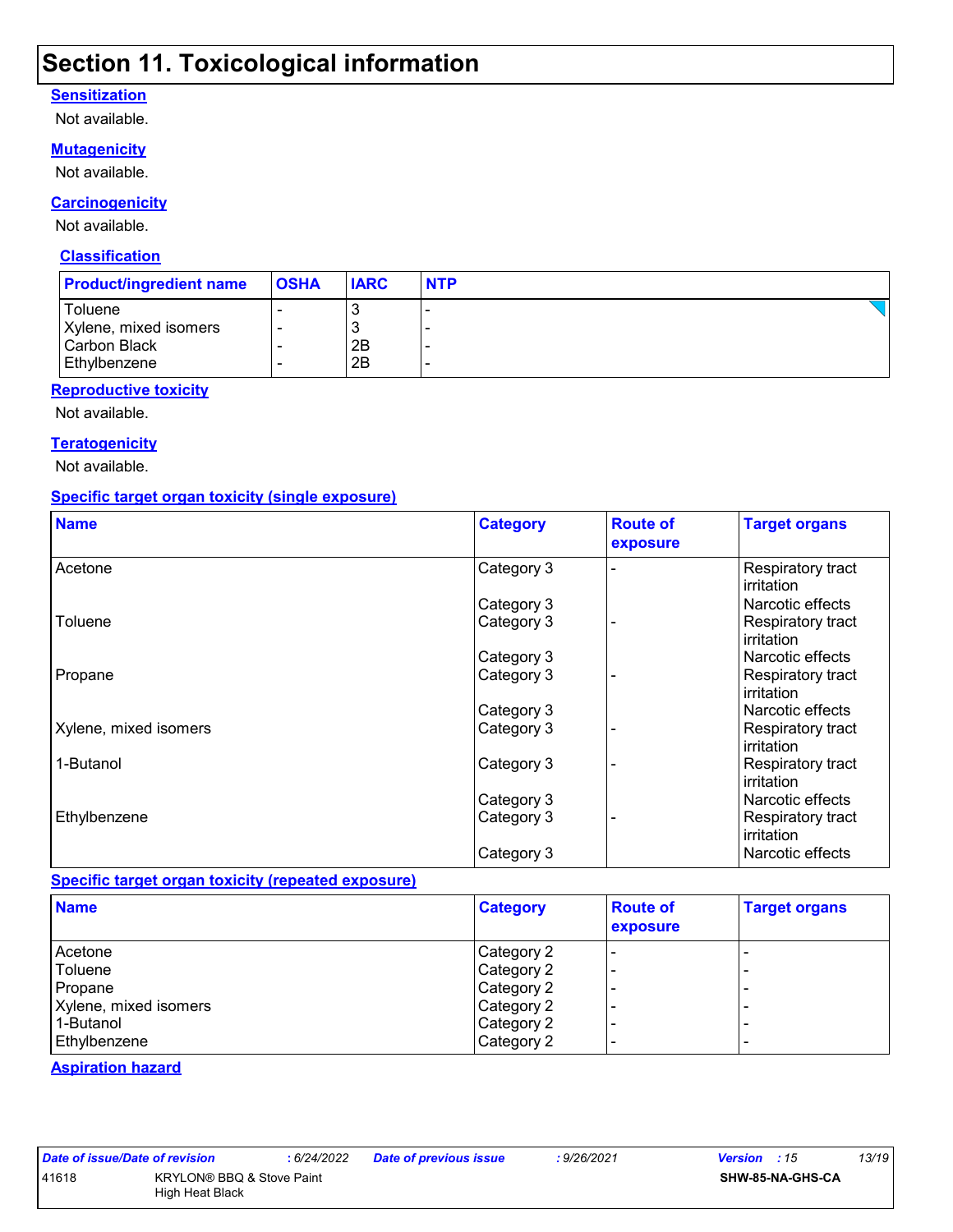# **Section 11. Toxicological information**

| <b>Name</b>           | <b>Result</b>                         |
|-----------------------|---------------------------------------|
| Toluene               | <b>ASPIRATION HAZARD - Category 1</b> |
| Propane               | <b>ASPIRATION HAZARD - Category 1</b> |
| Xylene, mixed isomers | <b>ASPIRATION HAZARD - Category 1</b> |
| Ethvlbenzene          | <b>ASPIRATION HAZARD - Category 1</b> |

| <b>Information on the likely</b><br>routes of exposure              | : Not available.                                                                                                                                                                                                                                                        |
|---------------------------------------------------------------------|-------------------------------------------------------------------------------------------------------------------------------------------------------------------------------------------------------------------------------------------------------------------------|
| <b>Potential acute health effects</b>                               |                                                                                                                                                                                                                                                                         |
| <b>Eye contact</b>                                                  | : Causes serious eye irritation.                                                                                                                                                                                                                                        |
| <b>Inhalation</b>                                                   | : Can cause central nervous system (CNS) depression. May cause drowsiness or<br>dizziness. May cause respiratory irritation.                                                                                                                                            |
| <b>Skin contact</b>                                                 | : Causes skin irritation.                                                                                                                                                                                                                                               |
| <b>Ingestion</b>                                                    | : Harmful if swallowed. Can cause central nervous system (CNS) depression. May be<br>fatal if swallowed and enters airways.                                                                                                                                             |
|                                                                     | <b>Symptoms related to the physical, chemical and toxicological characteristics</b>                                                                                                                                                                                     |
| <b>Eye contact</b>                                                  | : Adverse symptoms may include the following:<br>pain or irritation<br>watering<br>redness                                                                                                                                                                              |
| <b>Inhalation</b>                                                   | : Adverse symptoms may include the following:<br>respiratory tract irritation<br>coughing<br>nausea or vomiting<br>headache<br>drowsiness/fatigue<br>dizziness/vertigo<br>unconsciousness<br>reduced fetal weight<br>increase in fetal deaths<br>skeletal malformations |
| <b>Skin contact</b>                                                 | : Adverse symptoms may include the following:<br>irritation<br>redness<br>reduced fetal weight<br>increase in fetal deaths<br>skeletal malformations                                                                                                                    |
| <b>Ingestion</b>                                                    | : Adverse symptoms may include the following:<br>nausea or vomiting<br>reduced fetal weight<br>increase in fetal deaths<br>skeletal malformations                                                                                                                       |
|                                                                     | Delayed and immediate effects and also chronic effects from short and long term exposure                                                                                                                                                                                |
| <b>Short term exposure</b><br><b>Potential immediate</b><br>effects | : Not available.                                                                                                                                                                                                                                                        |
| <b>Potential delayed effects</b>                                    | : Not available.                                                                                                                                                                                                                                                        |

**Potential immediate effects :** Not available. **Long term exposure**

| Date of issue/Date of revision                        |  | : 6/24/2022 | <b>Date of previous issue</b> | : 9/26/2021 | <b>Version</b> : 15 |  | 14/19 |
|-------------------------------------------------------|--|-------------|-------------------------------|-------------|---------------------|--|-------|
| 41618<br>KRYLON® BBQ & Stove Paint<br>High Heat Black |  |             |                               |             | SHW-85-NA-GHS-CA    |  |       |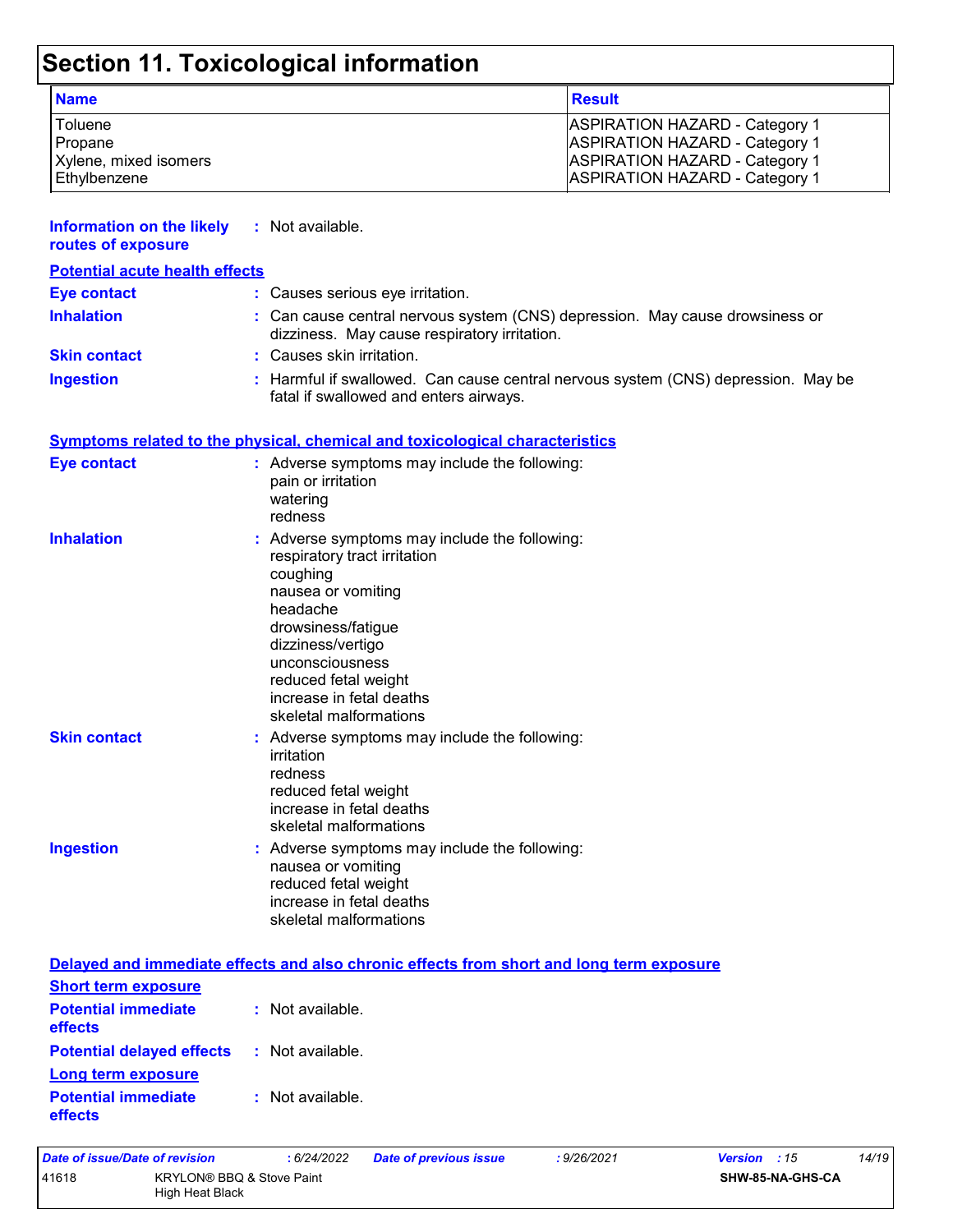## **Section 11. Toxicological information**

### **Potential delayed effects :** Not available.

**Potential chronic health effects**

Not available.

| <b>General</b><br><b>Carcinogenicity</b> | : May cause damage to organs through prolonged or repeated exposure.<br>: Suspected of causing cancer. Risk of cancer depends on duration and level of<br>exposure. |
|------------------------------------------|---------------------------------------------------------------------------------------------------------------------------------------------------------------------|
| <b>Mutagenicity</b>                      | : No known significant effects or critical hazards.                                                                                                                 |
| <b>Teratogenicity</b>                    | : Suspected of damaging the unborn child.                                                                                                                           |
| <b>Developmental effects</b>             | : No known significant effects or critical hazards.                                                                                                                 |
| <b>Fertility effects</b>                 | : No known significant effects or critical hazards.                                                                                                                 |

#### **Numerical measures of toxicity**

#### **Acute toxicity estimates**

| <b>Route</b>       | <b>ATE value</b> |
|--------------------|------------------|
| Oral               | 1811.16 mg/kg    |
| Dermal             | 21813.24 mg/kg   |
| Inhalation (gases) | 227289.82 ppm    |

# **Section 12. Ecological information**

#### **Toxicity**

| <b>Product/ingredient name</b>                | <b>Result</b>                                | <b>Species</b>                            | <b>Exposure</b> |
|-----------------------------------------------|----------------------------------------------|-------------------------------------------|-----------------|
| Acetone                                       | Acute EC50 7200000 µg/l Fresh water          | Algae - Selenastrum sp.                   | 96 hours        |
|                                               | Acute LC50 4.42589 ml/L Marine water         | Crustaceans - Acartia tonsa -             | 48 hours        |
|                                               |                                              | Copepodid                                 |                 |
|                                               | Acute LC50 7460000 µg/l Fresh water          | Daphnia - Daphnia cucullata               | 48 hours        |
|                                               | Acute LC50 5600 ppm Fresh water              | Fish - Poecilia reticulata                | 96 hours        |
|                                               | Chronic NOEC 4.95 mg/l Marine water          | Algae - Ulva pertusa                      | 96 hours        |
|                                               | Chronic NOEC 0.016 ml/L Fresh water          | Crustaceans - Daphniidae                  | 21 days         |
|                                               | Chronic NOEC 0.1 ml/L Fresh water            | Daphnia - Daphnia magna -<br>Neonate      | 21 days         |
|                                               | Chronic NOEC 5 µg/l Marine water             | Fish - Gasterosteus aculeatus -<br>Larvae | 42 days         |
| Toluene                                       | Acute EC50 >433 ppm Marine water             | Algae - Skeletonema costatum              | 96 hours        |
|                                               | Acute EC50 11600 µg/l Fresh water            | <b>Crustaceans - Gammarus</b>             | 48 hours        |
|                                               |                                              | pseudolimnaeus - Adult                    |                 |
|                                               | Acute EC50 6000 µg/l Fresh water             | Daphnia - Daphnia magna -                 | 48 hours        |
|                                               |                                              | Juvenile (Fledgling, Hatchling,           |                 |
|                                               |                                              | Weanling)                                 |                 |
|                                               | Acute LC50 5500 µg/l Fresh water             | Fish - Oncorhynchus kisutch - Fry         | 96 hours        |
|                                               | Chronic NOEC 1000 µg/l Fresh water           | Daphnia - Daphnia magna                   | 21 days         |
| Xylene, mixed isomers                         | Acute LC50 8500 µg/l Marine water            | <b>Crustaceans - Palaemonetes</b>         | 48 hours        |
|                                               |                                              | pugio                                     |                 |
|                                               | Acute LC50 13400 µg/l Fresh water            | Fish - Pimephales promelas                | 96 hours        |
| 1-Butanol                                     | Acute EC50 1983 mg/l Fresh water             | Daphnia - Daphnia magna                   | 48 hours        |
|                                               | Acute LC50 1730000 µg/l Fresh water          | Fish - Pimephales promelas                | 96 hours        |
| Ethylbenzene                                  | Acute EC50 4900 µg/l Marine water            | Algae - Skeletonema costatum              | 72 hours        |
|                                               | Acute EC50 7700 µg/l Marine water            | Algae - Skeletonema costatum              | 96 hours        |
|                                               | Acute EC50 6.53 mg/l Marine water            | Crustaceans - Artemia sp. -               | 48 hours        |
|                                               |                                              | Nauplii                                   |                 |
|                                               | Acute EC50 2.93 mg/l Fresh water             | Daphnia - Daphnia magna -                 | 48 hours        |
| <b>Date of issue/Date of revision</b>         | : 6/24/2022<br><b>Date of previous issue</b> | : 9/26/2021<br>Version : 15               | 15/19           |
| 41618<br><b>KRYLON® BBQ &amp; Stove Paint</b> |                                              | SHW-85-NA-GHS-CA                          |                 |
| High Heat Black                               |                                              |                                           |                 |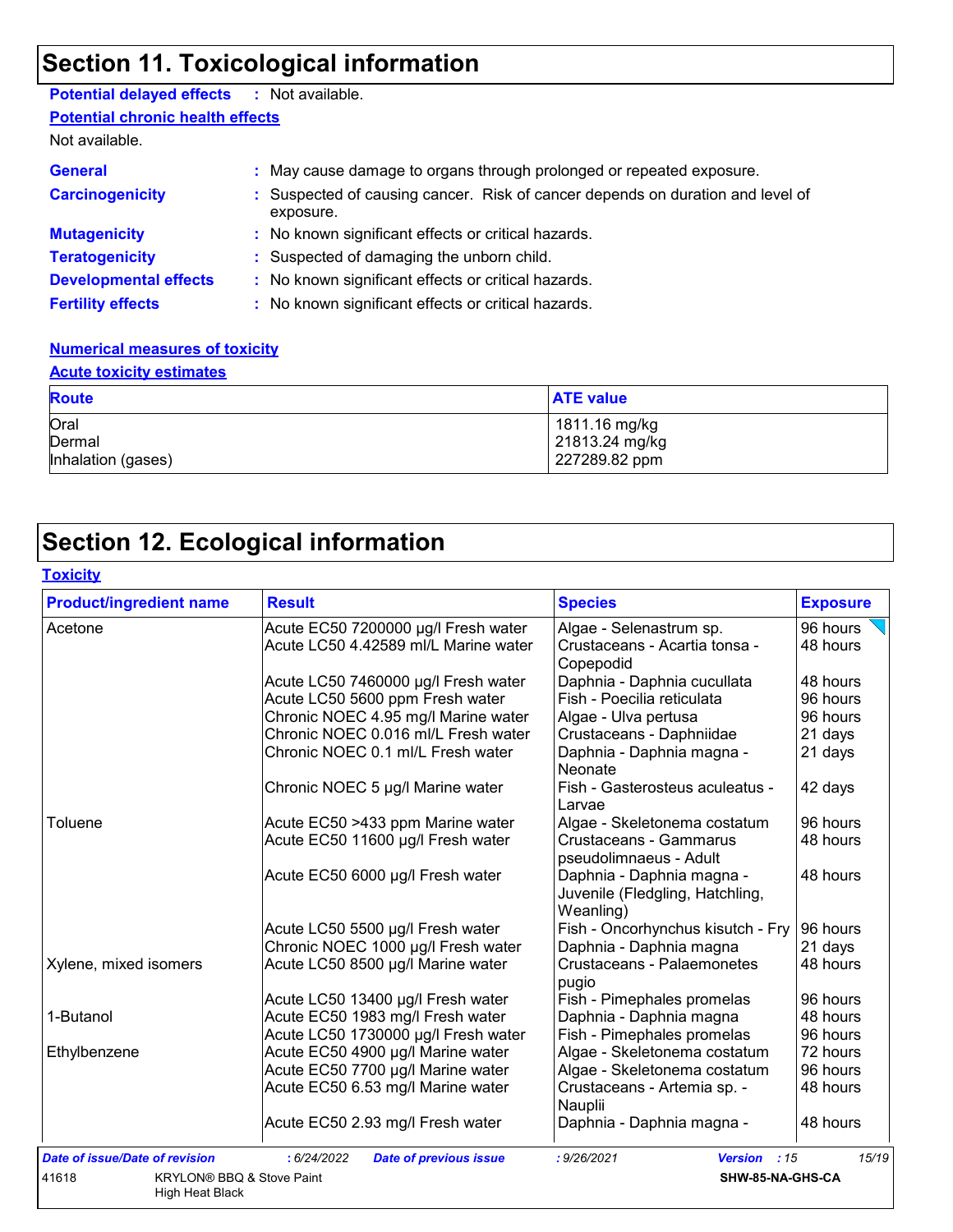| <b>Section 12. Ecological information</b> |                                  |                                       |           |
|-------------------------------------------|----------------------------------|---------------------------------------|-----------|
|                                           | Acute LC50 4200 µg/l Fresh water | Neonate<br>Fish - Oncorhynchus mykiss | 196 hours |

#### **Persistence and degradability**

| <b>Product/ingredient name</b> | <b>Aquatic half-life</b> | <b>Photolysis</b> | <b>Biodegradability</b> |
|--------------------------------|--------------------------|-------------------|-------------------------|
| l Acetone                      |                          |                   | Readily                 |
| Toluene                        |                          |                   | Readily                 |
| Xylene, mixed isomers          |                          |                   | Readily                 |
| 1-Butanol                      |                          |                   | Readily                 |
| l Ethvlbenzene                 |                          |                   | Readily                 |

#### **Bioaccumulative potential**

| <b>Product/ingredient name</b> | $\mathsf{LogP}_\mathsf{ow}$ | <b>BCF</b>              | <b>Potential</b> |
|--------------------------------|-----------------------------|-------------------------|------------------|
| Toluene                        |                             | <b>90</b>               | low              |
| Xylene, mixed isomers          |                             | $ 8.1 \text{ to } 25.9$ | low              |

#### **Mobility in soil**

**Soil/water partition coefficient (K**<sub>oc</sub>) **:** Not available.

**Other adverse effects** : No known significant effects or critical hazards.

## **Section 13. Disposal considerations**

#### **Disposal methods :**

The generation of waste should be avoided or minimized wherever possible. Disposal of this product, solutions and any by-products should at all times comply with the requirements of environmental protection and waste disposal legislation and any regional local authority requirements. Dispose of surplus and non-recyclable products via a licensed waste disposal contractor. Waste should not be disposed of untreated to the sewer unless fully compliant with the requirements of all authorities with jurisdiction. Waste packaging should be recycled. Incineration or landfill should only be considered when recycling is not feasible. This material and its container must be disposed of in a safe way. Empty containers or liners may retain some product residues. Do not puncture or incinerate container.

### **Section 14. Transport information**

|                                                | <b>DOT</b><br><b>Classification</b>                         | <b>TDG</b><br><b>Classification</b> | <b>Mexico</b><br><b>Classification</b> | <b>IATA</b>            | <b>IMDG</b>                      |
|------------------------------------------------|-------------------------------------------------------------|-------------------------------------|----------------------------------------|------------------------|----------------------------------|
| <b>UN number</b>                               | <b>UN1950</b>                                               | UN1950                              | UN1950                                 | <b>UN1950</b>          | <b>UN1950</b>                    |
| <b>UN proper</b><br>shipping name              | <b>AEROSOLS</b>                                             | <b>AEROSOLS</b>                     | <b>AEROSOLS</b>                        | AEROSOLS,<br>flammable | <b>AEROSOLS</b>                  |
| <b>Transport</b><br>hazard class(es)           | 2.1<br>AMMABLE GA                                           | 2.1                                 | 2.1                                    | 2.1                    | 2.1                              |
| <b>Packing group</b>                           |                                                             | $\overline{\phantom{0}}$            |                                        |                        |                                  |
| <b>Environmental</b><br><b>hazards</b>         | No.                                                         | No.                                 | No.                                    | No.                    | No.                              |
| <b>Date of issue/Date of revision</b><br>41618 | : 6/24/2022<br>KRYLON® BBQ & Stove Paint<br>High Heat Black | <b>Date of previous issue</b>       | : 9/26/2021                            | <b>Version</b>         | 16/19<br>:15<br>SHW-85-NA-GHS-CA |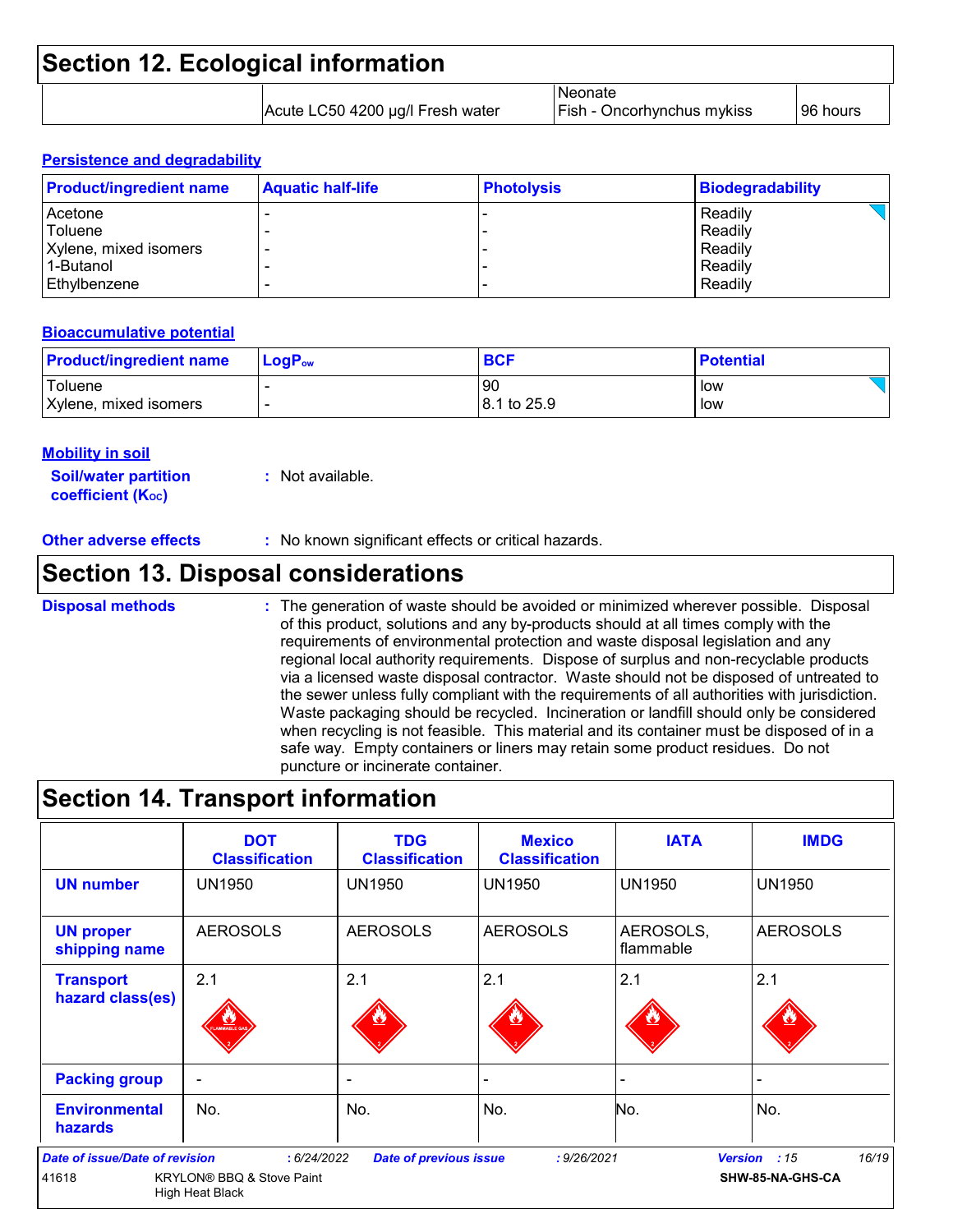## **Section 14. Transport information**

| <b>Additional</b><br>information                                                                  | Dependent upon<br>container size, this<br>product may ship under<br>the Limited Quantity<br>shipping exception. | Product classified<br>as per the<br>following sections<br>of the<br>Transportation of<br>Dangerous Goods<br>Regulations:<br>2.13-2.17 (Class<br>2).<br>Dependent upon<br>container size, this<br>product may ship under<br>the Limited Quantity<br>shipping exception.                                                                                                                                                                                                                                                                                                                                                                                                              | Dependent upon<br>container size, this<br>product may ship under<br>the Limited Quantity<br>shipping exception. | Dependent upon<br>container size, this<br>product may ship under<br>the Limited Quantity<br>shipping exception. | Dependent upon<br>container size, this<br>product may ship under<br>the Limited Quantity<br>shipping exception. |
|---------------------------------------------------------------------------------------------------|-----------------------------------------------------------------------------------------------------------------|-------------------------------------------------------------------------------------------------------------------------------------------------------------------------------------------------------------------------------------------------------------------------------------------------------------------------------------------------------------------------------------------------------------------------------------------------------------------------------------------------------------------------------------------------------------------------------------------------------------------------------------------------------------------------------------|-----------------------------------------------------------------------------------------------------------------|-----------------------------------------------------------------------------------------------------------------|-----------------------------------------------------------------------------------------------------------------|
| <b>Special precautions for user :</b><br><b>Transport in bulk according</b><br>to IMO instruments | : Not available.                                                                                                | Multi-modal shipping descriptions are provided for informational purposes and do not<br>consider container sizes. The presence of a shipping description for a particular<br>mode of transport (sea, air, etc.), does not indicate that the product is packaged<br>suitably for that mode of transport. All packaging must be reviewed for suitability<br>prior to shipment, and compliance with the applicable regulations is the sole<br>responsibility of the person offering the product for transport. People loading and<br>unloading dangerous goods must be trained on all of the risks deriving from the<br>substances and on all actions in case of emergency situations. |                                                                                                                 |                                                                                                                 |                                                                                                                 |
|                                                                                                   |                                                                                                                 | <b>Proper shipping name</b>                                                                                                                                                                                                                                                                                                                                                                                                                                                                                                                                                                                                                                                         | : Not available.                                                                                                |                                                                                                                 |                                                                                                                 |

# **Section 15. Regulatory information**

|  | International regulations |
|--|---------------------------|

| <b>International lists</b> | : Australia inventory (AIIC): Not determined.<br>China inventory (IECSC): Not determined.<br>Japan inventory (CSCL): Not determined.<br>Japan inventory (ISHL): Not determined.<br>Korea inventory (KECI): Not determined.<br>New Zealand Inventory of Chemicals (NZIoC): Not determined.<br>Philippines inventory (PICCS): Not determined.<br>Taiwan Chemical Substances Inventory (TCSI): Not determined.<br>Thailand inventory: Not determined.<br>Turkey inventory: Not determined.<br>Vietnam inventory: Not determined. |
|----------------------------|-------------------------------------------------------------------------------------------------------------------------------------------------------------------------------------------------------------------------------------------------------------------------------------------------------------------------------------------------------------------------------------------------------------------------------------------------------------------------------------------------------------------------------|
|----------------------------|-------------------------------------------------------------------------------------------------------------------------------------------------------------------------------------------------------------------------------------------------------------------------------------------------------------------------------------------------------------------------------------------------------------------------------------------------------------------------------------------------------------------------------|

## **Section 16. Other information**

**Hazardous Material Information System (U.S.A.)**



**The customer is responsible for determining the PPE code for this material. For more information on HMIS® Personal Protective Equipment (PPE) codes, consult the HMIS® Implementation Manual.**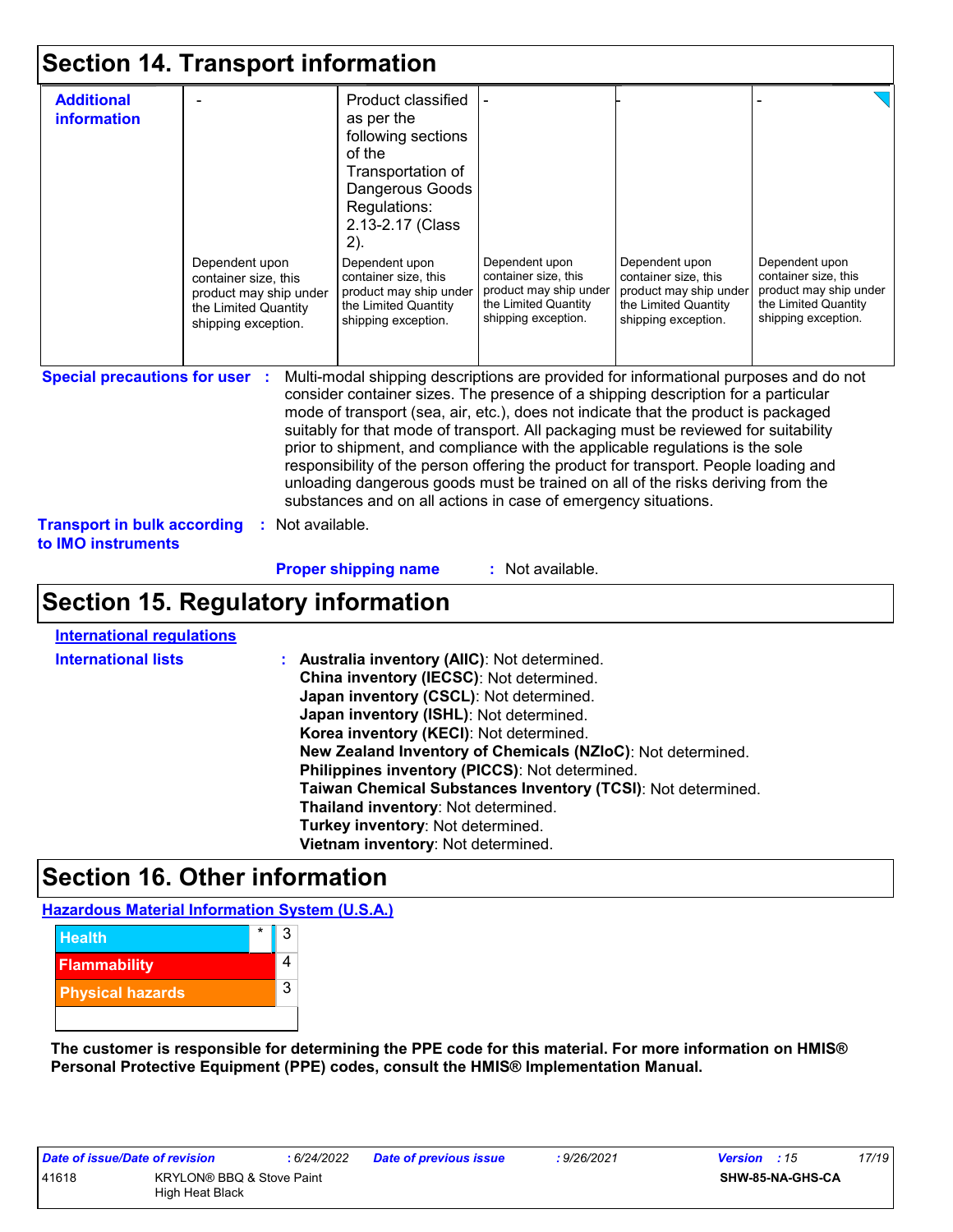## **Section 16. Other information**

**Caution: HMIS® ratings are based on a 0-4 rating scale, with 0 representing minimal hazards or risks, and 4 representing significant hazards or risks. Although HMIS® ratings and the associated label are not required on SDSs or products leaving a facility under 29 CFR 1910.1200, the preparer may choose to provide them. HMIS® ratings are to be used with a fully implemented HMIS® program. HMIS® is a registered trademark and service mark of the American Coatings Association, Inc.**

**Procedure used to derive the classification**

| <b>Classification</b>                                                 | <b>Justification</b>   |
|-----------------------------------------------------------------------|------------------------|
| FLAMMABLE AEROSOLS - Category 1                                       | IOn basis of test data |
| GASES UNDER PRESSURE - Compressed gas                                 | Calculation method     |
| <b>ACUTE TOXICITY (oral) - Category 4</b>                             | Calculation method     |
| SKIN CORROSION/IRRITATION - Category 2                                | Calculation method     |
| SERIOUS EYE DAMAGE/ EYE IRRITATION - Category 2A                      | Calculation method     |
| CARCINOGENICITY - Category 2                                          | l Calculation method   |
| <b>TOXIC TO REPRODUCTION - Category 2</b>                             | Calculation method     |
| SPECIFIC TARGET ORGAN TOXICITY (SINGLE EXPOSURE) (Respiratory tract   | lCalculation method    |
| irritation) - Category 3                                              |                        |
| SPECIFIC TARGET ORGAN TOXICITY (SINGLE EXPOSURE) (Narcotic effects) - | Calculation method     |
| Category 3                                                            |                        |
| SPECIFIC TARGET ORGAN TOXICITY (REPEATED EXPOSURE) - Category 2       | Calculation method     |
| <b>ASPIRATION HAZARD - Category 1</b>                                 | Calculation method     |

|  |  | Historv |  |  |  |  |
|--|--|---------|--|--|--|--|
|--|--|---------|--|--|--|--|

| Date of printing                  | : 6/24/2022                                                                                                                                                                                                                                                                                                                                                                                                                                                                                                                                                                                                           |
|-----------------------------------|-----------------------------------------------------------------------------------------------------------------------------------------------------------------------------------------------------------------------------------------------------------------------------------------------------------------------------------------------------------------------------------------------------------------------------------------------------------------------------------------------------------------------------------------------------------------------------------------------------------------------|
| Date of issue/Date of<br>revision | : 6/24/2022                                                                                                                                                                                                                                                                                                                                                                                                                                                                                                                                                                                                           |
| Date of previous issue            | : 9/26/2021                                                                                                                                                                                                                                                                                                                                                                                                                                                                                                                                                                                                           |
| <b>Version</b>                    | : 15                                                                                                                                                                                                                                                                                                                                                                                                                                                                                                                                                                                                                  |
| <b>Key to abbreviations</b>       | $\therefore$ ATE = Acute Toxicity Estimate<br>BCF = Bioconcentration Factor<br>GHS = Globally Harmonized System of Classification and Labelling of Chemicals<br>IATA = International Air Transport Association<br>IBC = Intermediate Bulk Container<br><b>IMDG = International Maritime Dangerous Goods</b><br>LogPow = logarithm of the octanol/water partition coefficient<br>MARPOL = International Convention for the Prevention of Pollution From Ships, 1973<br>as modified by the Protocol of 1978. ("Marpol" = marine pollution)<br>$N/A = Not available$<br>SGG = Segregation Group<br>$UN = United Nations$ |

**Indicates information that has changed from previously issued version.**

#### **Notice to reader**

**It is recommended that each customer or recipient of this Safety Data Sheet (SDS) study it carefully and consult resources, as necessary or appropriate, to become aware of and understand the data contained in this SDS and any hazards associated with the product. This information is provided in good faith and believed to be accurate as of the effective date herein. However, no warranty, express or implied, is given. The information presented here applies only to the product as shipped. The addition of any material can change the composition, hazards and risks of the product. Products shall not be repackaged, modified, or tinted except as specifically instructed by the manufacturer, including but not limited to the incorporation of products not specified by the manufacturer, or the use or addition of products in proportions not specified by the manufacturer. Regulatory requirements are subject to change and may differ between various locations and jurisdictions. The customer/buyer/user is responsible to ensure that his activities comply with all country, federal, state, provincial or local laws. The conditions for use of the product are not under the control of the manufacturer; the customer/buyer/user is responsible to determine the conditions necessary for the safe use of this product. The customer/buyer/user should not use the product for any purpose other than the purpose shown in the applicable section of this SDS without first referring to the supplier and obtaining written handling instructions. Due to the proliferation of** 

| Date of issue/Date of revision |                                              | : 6/24/2022 | <b>Date of previous issue</b> | : 9/26/2021 | <b>Version</b> : 15 |                  | 18/19 |
|--------------------------------|----------------------------------------------|-------------|-------------------------------|-------------|---------------------|------------------|-------|
| 41618                          | KRYLON® BBQ & Stove Paint<br>High Heat Black |             |                               |             |                     | SHW-85-NA-GHS-CA |       |